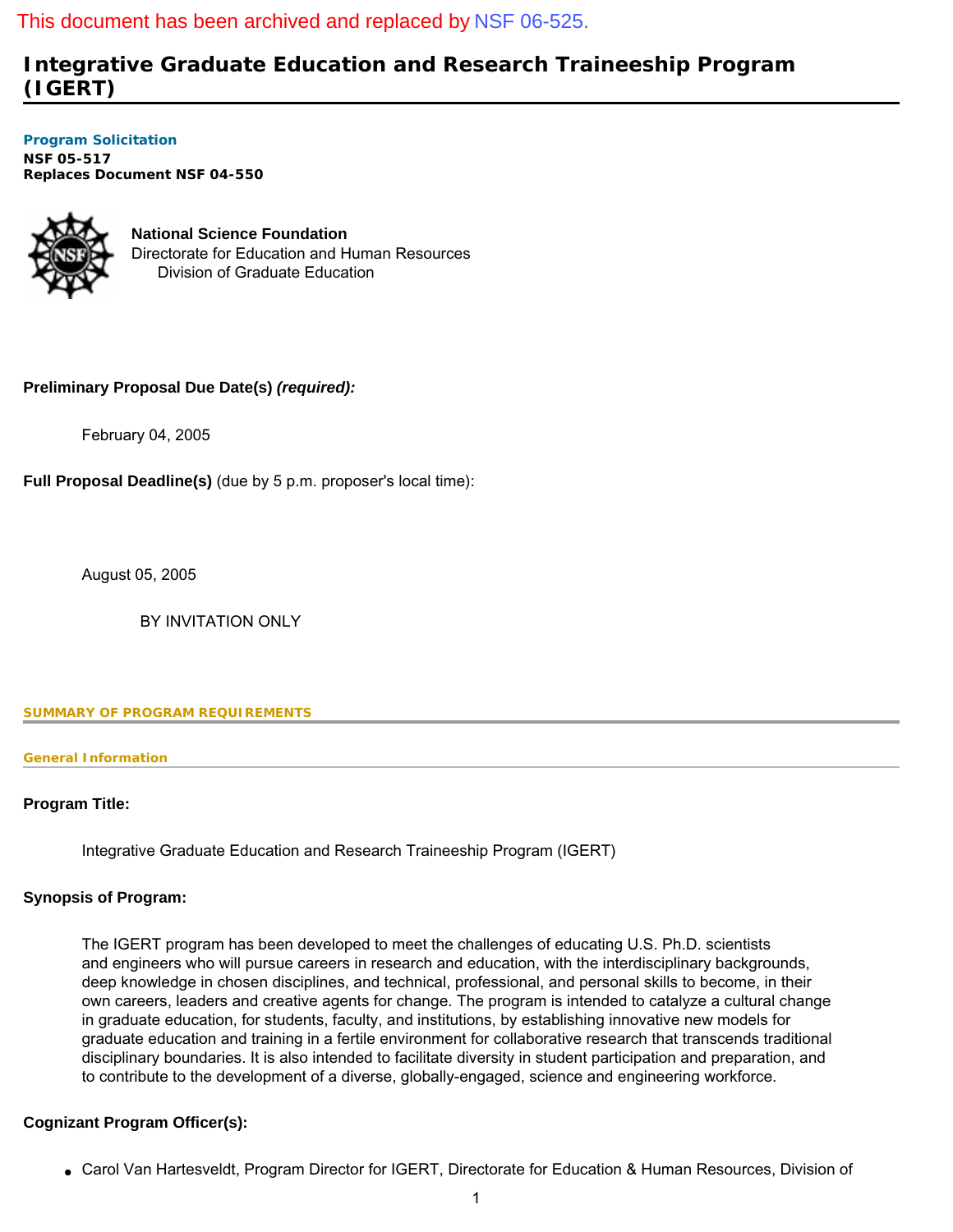Graduate Education, 907 N, telephone: (703) 292-8696, fax: (703) 292-9048, email: [cvanhart@nsf.gov](mailto:cvanhart@nsf.gov)

- Debasish Dutta, Program Director for IGERT, Directorate for Education & Human Resources, Division of Graduate Education, 907 N, telephone: (703) 292-5304, fax: (703) 292-9048, email: [ddutta@nsf.gov](mailto:ddutta@nsf.gov)
- Myles G. Boylan, Lead Program Director (CCLI-ND, SOC) (On-Detail), Directorate for Education & Human Resources, Division of Undergraduate Education, 812 N, telephone: (703) 292-4617, fax: (703) 292-9015, email: [mboylan@nsf.gov](mailto:mboylan@nsf.gov)
- Renee D. Crain, Research and Education Specialist, Office of the Director, Office of Polar Programs, 755 S, telephone: (703) 292-4482, fax: (703) 292-9082, email: [rcrain@nsf.gov](mailto:rcrain@nsf.gov)
- Cassandra M. Dudka, Program Manager, Office of the Director, Office of International Science and Engineering, 935 N, telephone: (703) 292-8703, fax: (703) 292-9177, email: [cdudka@nsf.gov](mailto:cdudka@nsf.gov)
- Cynthia J. Ekstein, Program Director, Directorate for Engineering, Division of Bioengineering & Environmental Systems, 565 S, telephone: (703) 292-7941, fax: (703) 292-9098, email: [cekstein@nsf.gov](mailto:cekstein@nsf.gov)
- Joan M. Frye, Program Director, Directorate for Mathematical & Physical Sciences, Division of Chemistry, 1055 S, telephone: (703) 292-4953, fax: (703) 292-9037, email: [jfrye@nsf.gov](mailto:jfrye@nsf.gov)
- Rose Gombay, Program Manager, Office of the Director, Office of International Science and Engineering, 935 N, telephone: (703) 292-8702, fax: (703) 292-9067, email: [rgombay@nsf.gov](mailto:rgombay@nsf.gov)
- Bruce K. Hamilton, Division Director, Directorate for Engineering, Division of Bioengineering & Environmental Systems, 565 S, telephone: (703) 292-8320, fax: (703) 292-9098, email: [bhamilto@nsf.gov](mailto:bhamilto@nsf.gov)
- Jacqueline Huntoon, Program Director for Diversity and Education in GEO, Directorate for Geosciences, 705 N, telephone: (703) 292-7718, email: [jhuntoon@nsf.gov](mailto:jhuntoon@nsf.gov)
- Roosevelt Y. Johnson, Program Director, Directorate for Education & Human Resources, Division of Human Resource Development, 815 N, telephone: (703) 292-4669, fax: (703) 292-9018, email: [ryjohnso@nsf.gov](mailto:ryjohnso@nsf.gov)
- Karen Kukich, Program Director, Directorate for Computer & Information Science & Engineering, Division of Information and Intelligent Systems, 1125 S, telephone: (703) 292-4549, fax: (703) 292-9073, email: [kkukich@nsf.](mailto:kkukich@nsf.gov) [gov](mailto:kkukich@nsf.gov)
- Lynnette D. Madsen, Program Director (CER), Directorate for Mathematical & Physical Sciences, Division of Materials Research, 1065 N, telephone: (703) 292-4936, fax: (703) 292-9035, email: [lmadsen@nsf.gov](mailto:lmadsen@nsf.gov)
- Vladimir Papitashvili, Aeronomy and Astrophysics Program Manager, Office of the Director, Office of Polar Programs, 755 S, telephone: (703) 292-8033, email: [vpapita@nsf.gov](mailto:vpapita@nsf.gov)
- Muriel E. Poston, Deputy Division Director (Acting), Directorate for Biological Sciences, Division of Biological Infrastructure, 615 N, telephone: (703) 292-8470, fax: (703) 292-9063, email: [mposton@nsf.gov](mailto:mposton@nsf.gov)
- Geoffrey A. Prentice, Program Director, Directorate for Engineering, Division of Chemical & Transport Systems, 525 N, telephone: (703) 292-8371, fax: (703) 292-9054, email: [gprentic@nsf.gov](mailto:gprentic@nsf.gov)
- Barbara Ransom, Program Director, Directorate for Geosciences, Division of Ocean Sciences, 725 N, telephone: (703) 292-8581, fax: (703) 292-9085, email: [bransom@nsf.gov](mailto:bransom@nsf.gov)
- Frank P. Scioli, Jr., Program Director, Directorate for Social, Behavioral & Economic Sciences, Division of Social and Economic Sciences, 995 N, telephone: (703) 292-8762, fax: (703) 292-9068, email: [fscioli@nsf.gov](mailto:fscioli@nsf.gov)
- Mark L. Weiss, Program Director/Cluster Coordinator, Directorate for Social, Behavioral & Economic Sciences, Division of Behavioral and Cognitive Sciences, 995 N, telephone: (703) 292-7321, fax: (703) 292-9068, email: [mweiss@nsf.gov](mailto:mweiss@nsf.gov)

## **Applicable Catalog of Federal Domestic Assistance (CFDA) Number(s):**

- 47.074 --- Biological Sciences
- 47.070 --- Computer and Information Science and Engineering
- 47.076 --- Education and Human Resources
- $\bullet$  47.041 --- Engineering
- $\bullet$  47.050 --- Geosciences
- 47.049 --- Mathematical and Physical Sciences
- 47.078 --- Office of Polar Programs
- 47.075 --- Social, Behavioral and Economic Sciences

## **Eligibility Information**

● **Organization Limit:**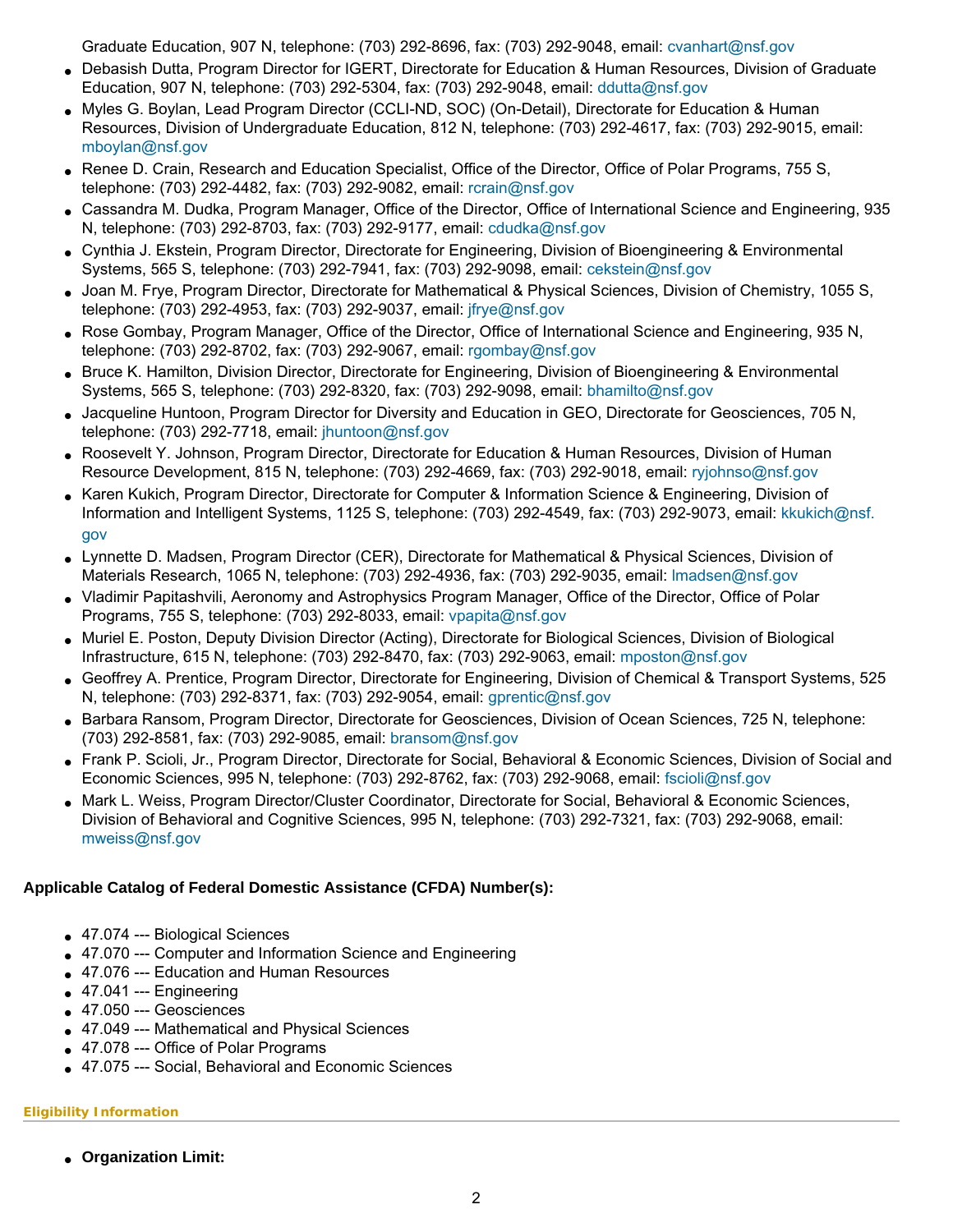U.S. academic institutions in the United States, its territories or possessions that grant the Ph.D. degree in the sciences and engineering may submit proposals. Non-Ph.D. granting, nonacademic, and international organizations may serve as collaborating organizations.

## ● **PI Eligibility Limit:**

One may participate as PI or co-PI in only one proposal submission. That restriction applies to preliminary proposals as well as full proposals. A PI or co-PI on one proposal may serve as non-senior personnel on other proposals.

- **Limit on Number of Preliminary Proposals:** None.
- **Limit on Number of Full Proposals:** Invitation to submit a full proposal is based on merit review of the preliminary proposal. An institution may submit no more than two single-institution full proposals and, as lead institution with other participating U.S. academic institutions, one multi-institution full proposal. There is no limit on the number of multi-institution full proposals on which an institution may participate as non-lead institution. A multi-institution proposal is defined as one that has at least one co-PI at a different academic institution than that of the PI, a subaward to a different academic institution than that of the PI, or both.

### **Award Information**

- **Anticipated Type of Award:** Continuing Grant
- **Estimated Number of Awards:** 30 new and renewal awards, depending upon the quality of proposals and availability of funds
- **Anticipated Funding Amount:** \$15,500,000 Up to \$3.0M per award over 5 years. Up to \$200K total per award for approximately 10 projects that include strongly integrated international research activities in Years 2 - 5. For new awards, up to \$200K additional in Year 1 for appropriate purposes. Please see full text for detailed funding information.

### **Proposal Preparation and Submission Instructions**

### **A. Proposal Preparation Instructions**

- **Preliminary Proposals:** Submission of Preliminary Proposals is required. Please see the full text of this solicitation for further information.
- **Full Proposal Preparation Instructions:** This solicitation contains information that deviates from the standard Grant Proposal Guide (GPG) proposal preparation guidelines. Please see the full text of this solicitation for further information.

### **B. Budgetary Information**

- Cost Sharing Requirements: Cost Sharing is not required.
- **Indirect Cost (F&A) Limitations:**

Partial reimbursement of indirect costs not to exceed 8% of total direct costs, excluding equipment and cost-ofeducation allowances, but not excluding participant support. This is in variance with Chapter II.C.2.g.v. of the Grant Proposal Guide.

● **Other Budgetary Limitations:** Other budgetary limitations apply. Please see the full text of this solicitation for further information.

## **C. Due Dates**

● **Preliminary Proposals** *(required)* **:**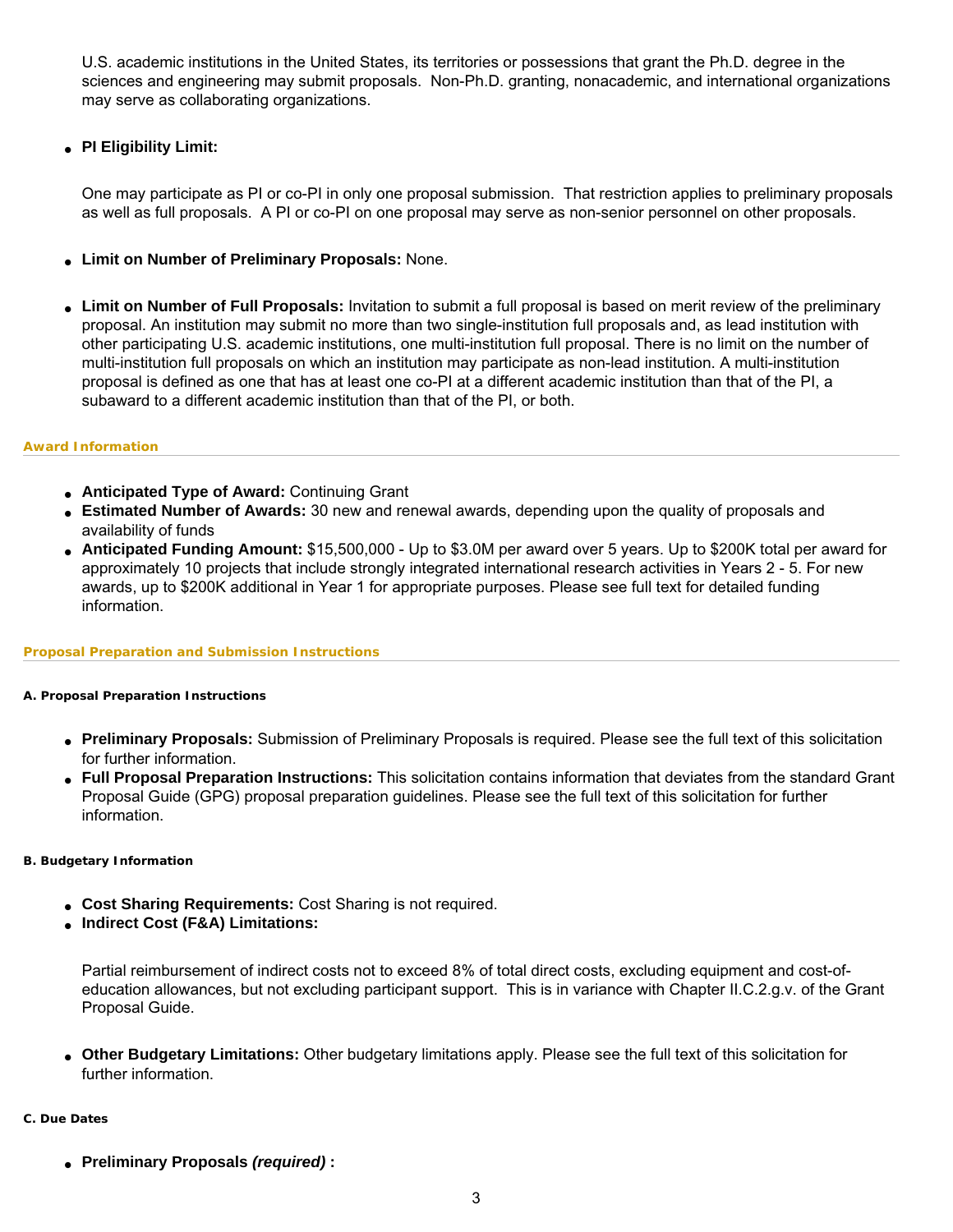## February 04, 2005 ● **Full Proposal Deadline Date(s)** (due by 5 p.m. proposer's local time): August 05, 2005 BY INVITATION ONLY

#### **Proposal Review Information**

● **Merit Review Criteria:** National Science Board approved criteria. Additional merit review considerations apply. Please see the full text of this solicitation for further information.

#### **Award Administration Information**

- **Award Conditions:** Standard NSF award conditions apply.
- **Reporting Requirements:** Additional reporting requirements apply. Please see the full text of this solicitation for further information.

#### <span id="page-3-0"></span>**TABLE OF CONTENTS**

### **[Summary of Program Requirements](#page-0-0)**

- I. **[Introduction](#page-3-1)**
- II. **[Program Description](#page-4-0)**
- III. **[Eligibility Information](#page-5-0)**
- IV. **[Award Information](#page-6-0)**
- V. **[Proposal Preparation and Submission Instructions](#page-6-1)**
	- A. [Proposal Preparation Instructions](#page-6-1)
	- B. [Budgetary Information](#page-13-0)
	- C. [Due Dates](#page-14-0)
	- D. [FastLane Requirements](#page-14-1)

#### VI. **[Proposal Review Information](#page-14-2)**

- A. [NSF Proposal Review Process](#page-14-3)
- B. [Review Protocol and Associated Customer Service Standard](#page-16-0)

#### VII. **[Award Administration Information](#page-17-0)**

- A. [Notification of the Award](#page-17-1)
- B. [Award Conditions](#page-17-2)
- C. [Reporting Requirements](#page-17-3)

### VIII. **[Contacts for Additional Information](#page-18-0)**

<span id="page-3-1"></span>IX. **[Other Programs of Interest](#page-19-0)**

#### **I. INTRODUCTION**

The National Science Foundation continues the Integrative Graduate Education and Research Traineeship (IGERT) program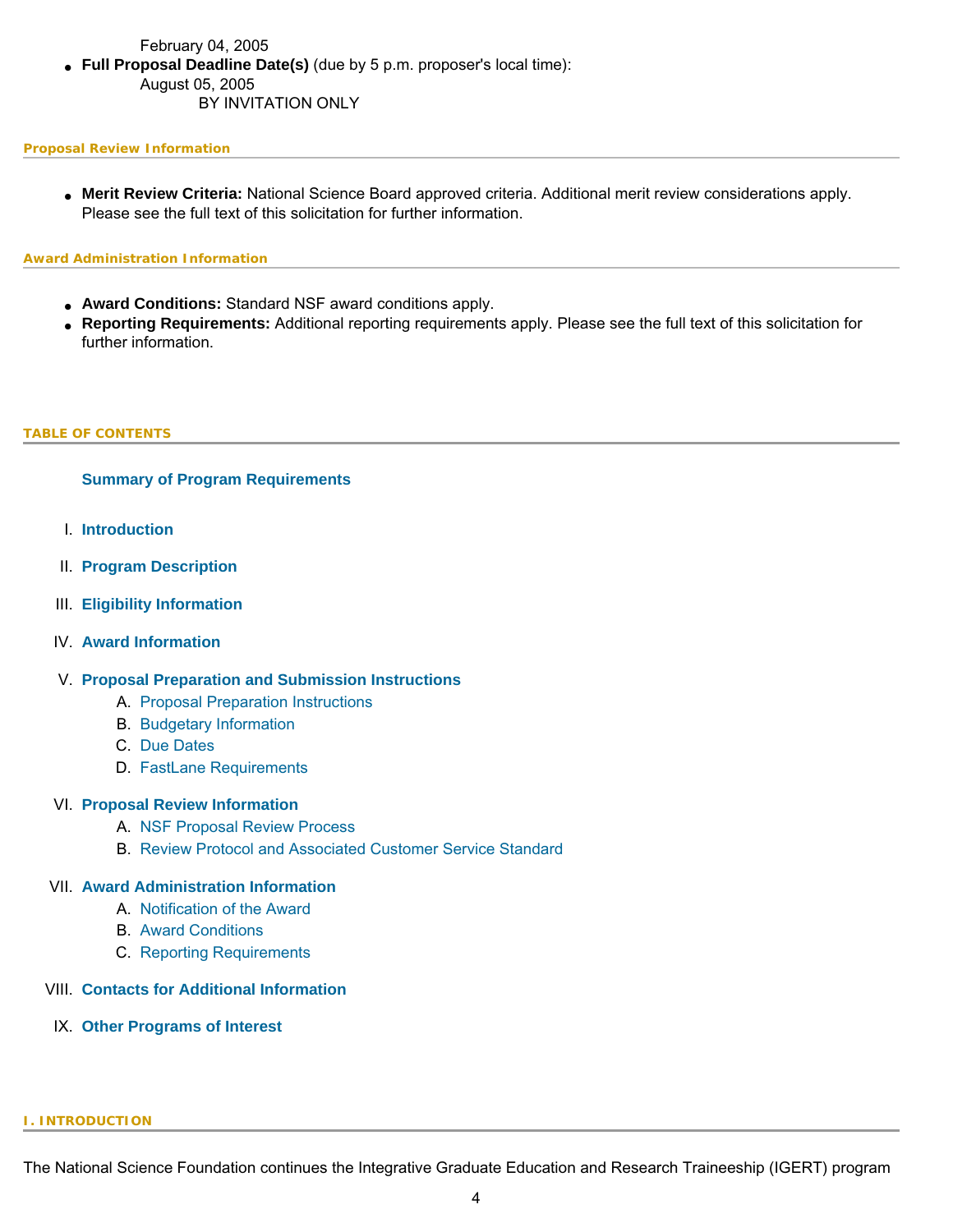into its eighth annual competition. Proposals for new IGERT projects as well as proposals based on existing IGERT projects are invited. The IGERT program has been developed to meet the challenges of educating U.S. Ph.D. scientists and engineers who will pursue careers in research and education with the interdisciplinary backgrounds, deep knowledge in chosen disciplines, and technical, professional, and personal skills to become, in their own careers, leaders and creative agents for change. The program is intended to catalyze a cultural change in graduate education, for students, faculty, and institutions, by establishing innovative new models for graduate education and training in a fertile environment for collaborative research that transcends traditional disciplinary boundaries. It is also intended to facilitate diversity in student participation and preparation, and to contribute to the development of a diverse, globally-engaged, science and engineering workforce.

IGERT is an NSF-wide endeavor involving the Directorates for Biological Sciences (BIO), Computer and Information Science and Engineering (CISE), Education and Human Resources (EHR), Engineering (ENG), Geosciences (GEO), Mathematical and Physical Sciences (MPS), Social, Behavioral, and Economic Sciences (SBE), the Office of Polar Programs (OPP), and the Office of International Science and Engineering (OISE). The IGERT program is managed by the Division of Graduate Education in EHR.

#### <span id="page-4-0"></span>**II. PROGRAM DESCRIPTION**

Proposals submitted to the IGERT program must be integrative, research-based, graduate education and training activities in emerging areas of science and engineering. The IGERT project should be organized around an interdisciplinary theme involving a diverse group of faculty members and other investigators with appropriate expertise in research and teaching. The interdisciplinary theme provides a framework for integrating research and education and for promoting collaborative efforts within and across departments and institutions. Students should gain the breadth of skills, strengths, and understanding to work in an interdisciplinary environment while being well grounded with depth of knowledge in a major field. As an opportunity for faculty to experiment with new approaches to graduate education, the IGERT project should provide students with experience relevant to both academic and nonacademic careers. This may involve such activities as internships and mentoring in industrial, national laboratory, academic, or other settings. Globalization of research and career opportunities places importance on providing students with an international perspective. This may be gained through programs within the institution, or through strongly integrated, collaborative research experiences and/or fieldwork at foreign institutions and sites. The graduate experience should contribute to the professional and personal development of the students and equip them to understand and integrate scientific, technical, business, social, ethical, and policy issues to confront the challenging problems of the future.

The IGERT project may draw upon investigators from one or more academic departments within a single institution or from more than one institution. The primary emphasis should be on integrative, innovative approaches to education and training of doctoral students. Participation of individuals at the undergraduate, masters, and postdoctoral levels may be included if such participation clearly strengthens the IGERT doctoral program, but only doctoral students may receive stipends from IGERT funds. All stipend recipients supported by IGERT funds must be citizens or permanent residents of the U.S., its territories or its possessions. However, individuals, including foreign students, who are supported by other sources of funds may participate as IGERT associates. In contributing to a diverse science and engineering workforce for the future, the IGERT project must include strategies for recruitment, mentoring, and retention aimed at members of groups underrepresented in science and engineering, including women, racial and ethnic minorities, and persons with disabilities.

## **Features of IGERT Projects**

IGERT projects are expected to incorporate and integrate the following features:

A comprehensive interdisciplinary theme, appropriate for doctoral-level research, that serves as the foundation for traineeship activities;

Integration of the interdisciplinary research with innovative graduate education and training mechanisms, curricula enhancement, and other educational features that foster strong interactions among participating students and faculty;

An environment that exposes students to a broad base of state-of-the-art research instruments and equipment and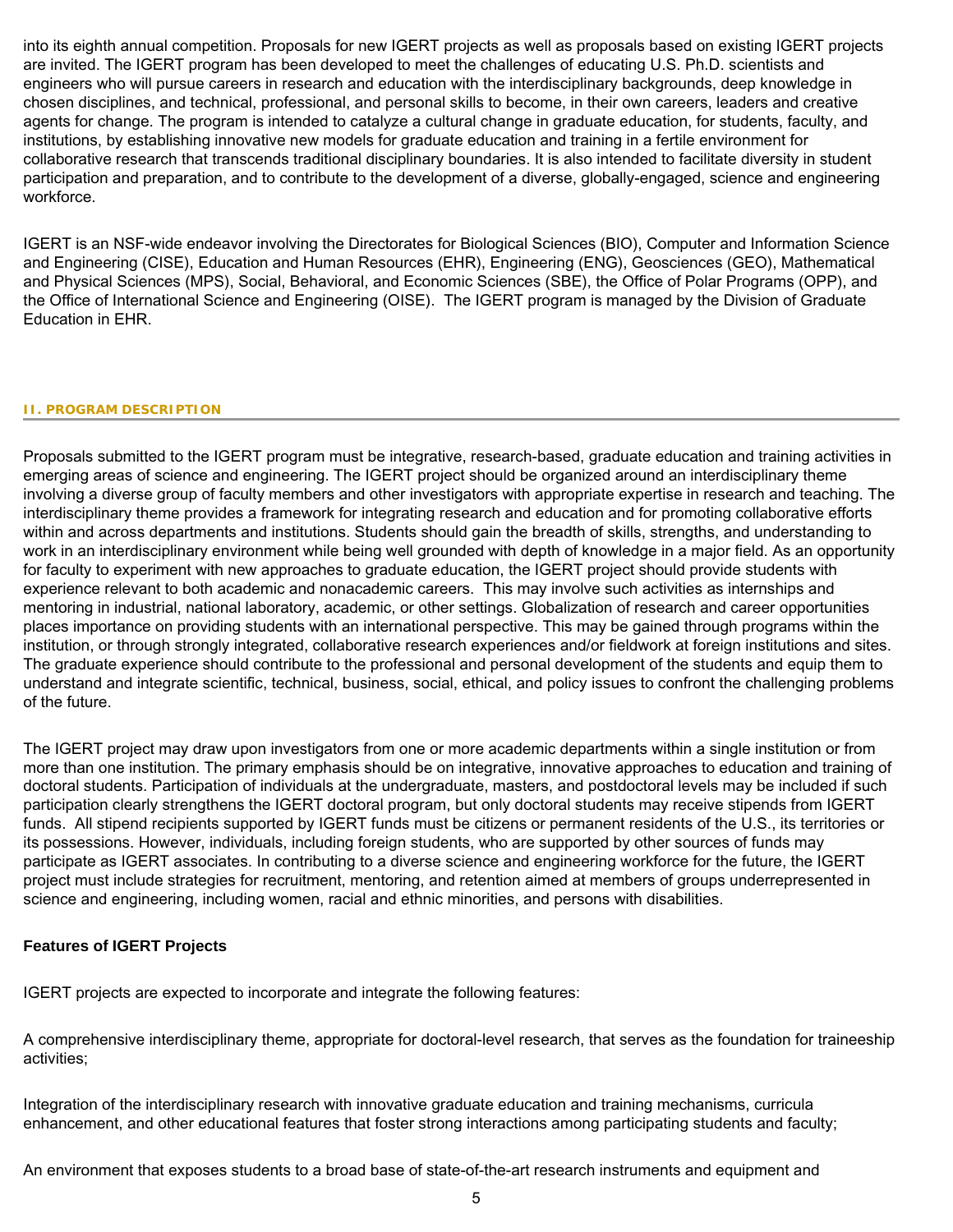educational tools and methodologies;

Career development opportunities, provision for developing professional and personal skills, fostering an international perspective, and instruction in ethics and the responsible conduct of research;

Program strategy and plan for recruitment, mentoring, retention, and graduation of U.S. graduate students, including efforts aimed at members of groups underrepresented in science and engineering (a member of an under-represented group is American Indian/Alaskan Native, Black, Hispanic, Pacific Islander (native of Hawaii, Guam, Samoa), disabled, and/or female);

Strategy and methodology for formative assessments of the project's effectiveness by individuals internal and external to the institution and program improvements based on these assessments;

Administrative plan and organizational structure that ensures effective management of the project resources;

Plan for dissemination of innovative graduate education activities both within and outside the institution; and

Institutional commitment to facilitating and furthering the plans and goals of the IGERT project, to creating a supportive environment for integrative research and education, and to institutionalizing the successful elements of the project after NSF funding ends.

### **Principal Investigator**

The Principal Investigator (PI) shall be the Director of the IGERT project and is expected to be an essential participant in its educational and research activities. The PI will have overall responsibility for administration of the award, management of the project, and interactions with the NSF.

### **Two-Stage IGERT Competition**

Proposers for new and renewal IGERT projects compete in a two-stage process. In the first stage, all proposers must submit a preliminary proposal (preproposal) that outlines the planned IGERT project. In the second stage, based on panel review of the preliminary proposals, successful proposers will be invited to submit full proposals. Only those proposers invited to submit full proposals may do so, consistent with the institutional limitations discussed in Section III. ELIGIBILITY INFORMATION (below). For renewal proposals, site visits may be conducted as part of the review process.

#### <span id="page-5-0"></span>**III. ELIGIBILITY INFORMATION**

U.S. academic institutions in the United States, its territories or possessions that grant the Ph.D. degree in the sciences and engineering may submit proposals. Projects may involve more than one institution, but a single institution must accept overall management responsibility. Non-Ph.D. granting institutions, nonacademic, and international organizations may serve as collaborating organizations.

One may participate as PI or co-PI in only one proposal submission. That restriction applies to preliminary proposals as well as full proposals. A PI or co-PI on one proposal may serve as non-senior personnel on other proposals.

Projects involving research in any of the areas appropriate for funding by NSF are eligible. To encourage the development of innovative projects, there is no limit on the number of preliminary proposals that may be submitted by an institution.

Full proposals are by invitation only. However, the following limitations apply. Of the full proposals invited, an institution may select and submit no more than two single-institution full proposals; and, as lead institution with other participating U.S. academic institutions, only one multi-institution full proposal.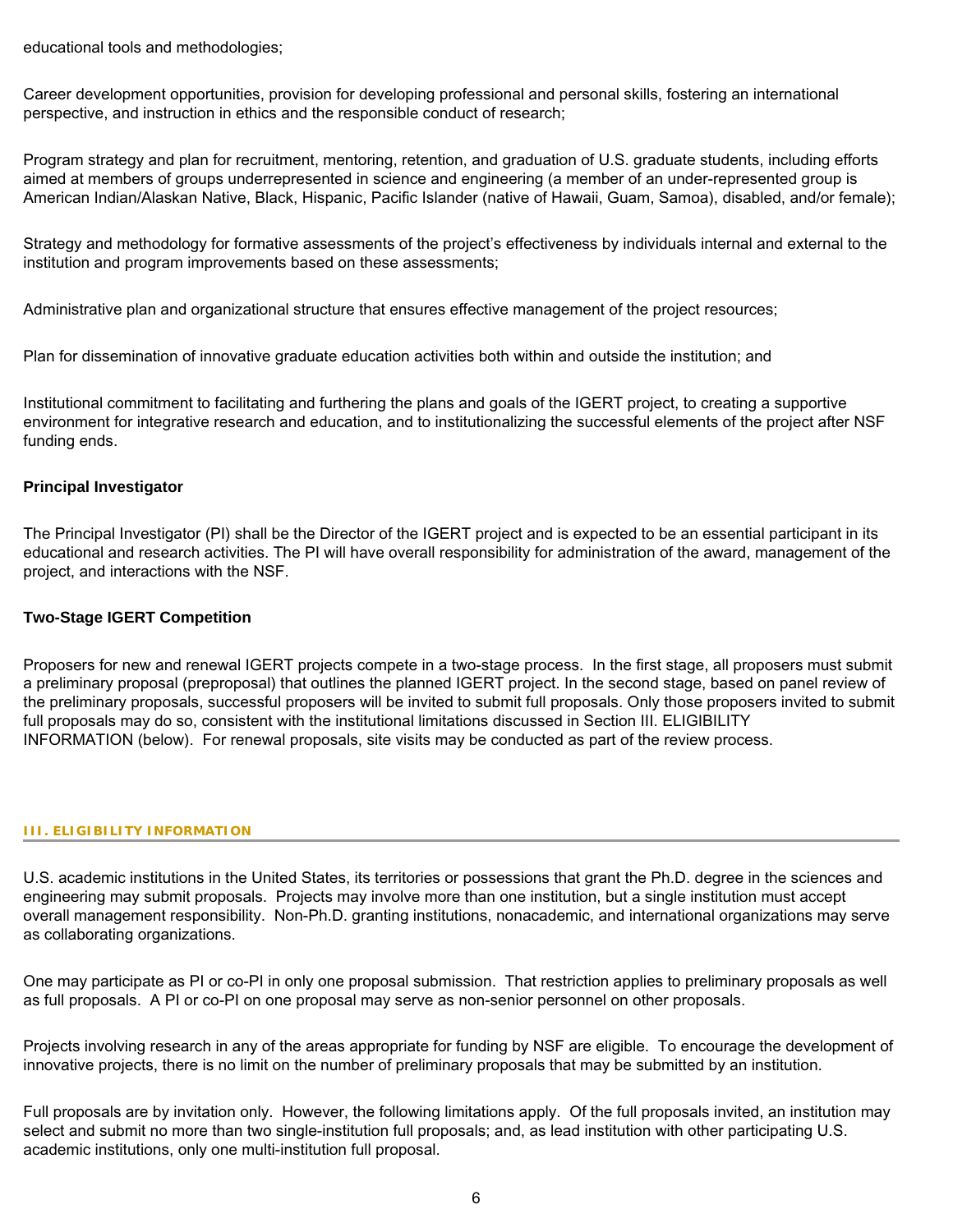Proposals for new IGERT projects as well as proposals based on existing IGERT projects may be submitted, but the limit on the number of proposals an institution may submit as lead institution applies to a combined total of new and renewal IGERT proposals. There is no limit on the number of multi-institution full proposals on which an institution may participate as a nonlead institution.

#### <span id="page-6-0"></span>**IV. AWARD INFORMATION**

NSF plans to make approximately 30 new and renewal IGERT awards from this competition, depending on the quality of the proposals and the availability of funds. The anticipated funding amount in FY 2006 is \$15,500,000. For new projects, the first year award will be up to \$300,000 and in amounts up to \$600,000 for each of the next four years. For renewals, awards will be made in amounts up to \$600,000 per year for a duration of five years. Projects requiring substantially lower levels of funding may also be proposed.

For new IGERT projects only: Additional funds of up to \$200,000 may be provided in Year 1 for purposes appropriate to the new IGERT project, including shared research equipment, special-purpose research materials, software, and databases, and faculty release time for development of new curricula. (See Section V. for additional information on Budget and Allowable Costs.)

For new and renewal IGERT projects: If proposed, additional funding up to a total of \$200,000 PER AWARD may also be provided for up to 10 IGERT projects that include strongly integrated international research activities in Years 2 through 5. These activities should be designed to significantly enhance the research, education, and training experiences of the IGERT students. NSF plans on allocating up to \$2,000,000 from this competition to support well integrated international research activities for approximately 10 of the IGERT awards.

#### <span id="page-6-1"></span>**V. PROPOSAL PREPARATION AND SUBMISSION INSTRUCTIONS**

#### **A. Proposal Preparation Instructions**

### **Preliminary Proposals** *(required):*

Proposals should be prepared in accordance with the general guidelines contained in the NSF Grant Proposal Guide (GPG), with exception of deviations given in the specific IGERT instructions below. The complete text of the GPG is available electronically on the NSF Web Site at: [http://www.nsf.gov/pubsys/ods/getpub.cfm?gpg.](http://www.nsf.gov/pubsys/ods/getpub.cfm?gpg)

#### PRELIMINARY PROPOSAL CONTENT

Preliminary proposals must contain the items listed below and adhere to the specified page limitations, using reader-friendly fonts. No additional information may be provided by links to web pages. At the preliminary proposal stage, up to five letters of commitment or endorsement from the submitting institution or other organizations may be included. Letters from collaborating institutions are strongly encouraged. Proposers should carefully review the requirements that will be expected at the full proposal stage to better understand how to prepare their preliminary proposals.

**Cover Sheet:** Select the IGERT program solicitation number shown at the beginning of this solicitation from the pull down menu, and then select IGERT preliminary proposal for the program unit from the ensuing screen. An informative title for the proposed IGERT project, that begins with "IGERT: ", must be provided. Check the box indicated for preproposal. FastLane allows one PI and at most four Co-PIs to be designated. Additional lead personnel should be designated as non co-PI Senior Personnel. If international activities are proposed, the international activities box should be checked and the countries involved listed. If the proposal is a renewal application, the appropriate box should be checked and the original proposal number indicated on the cover sheet.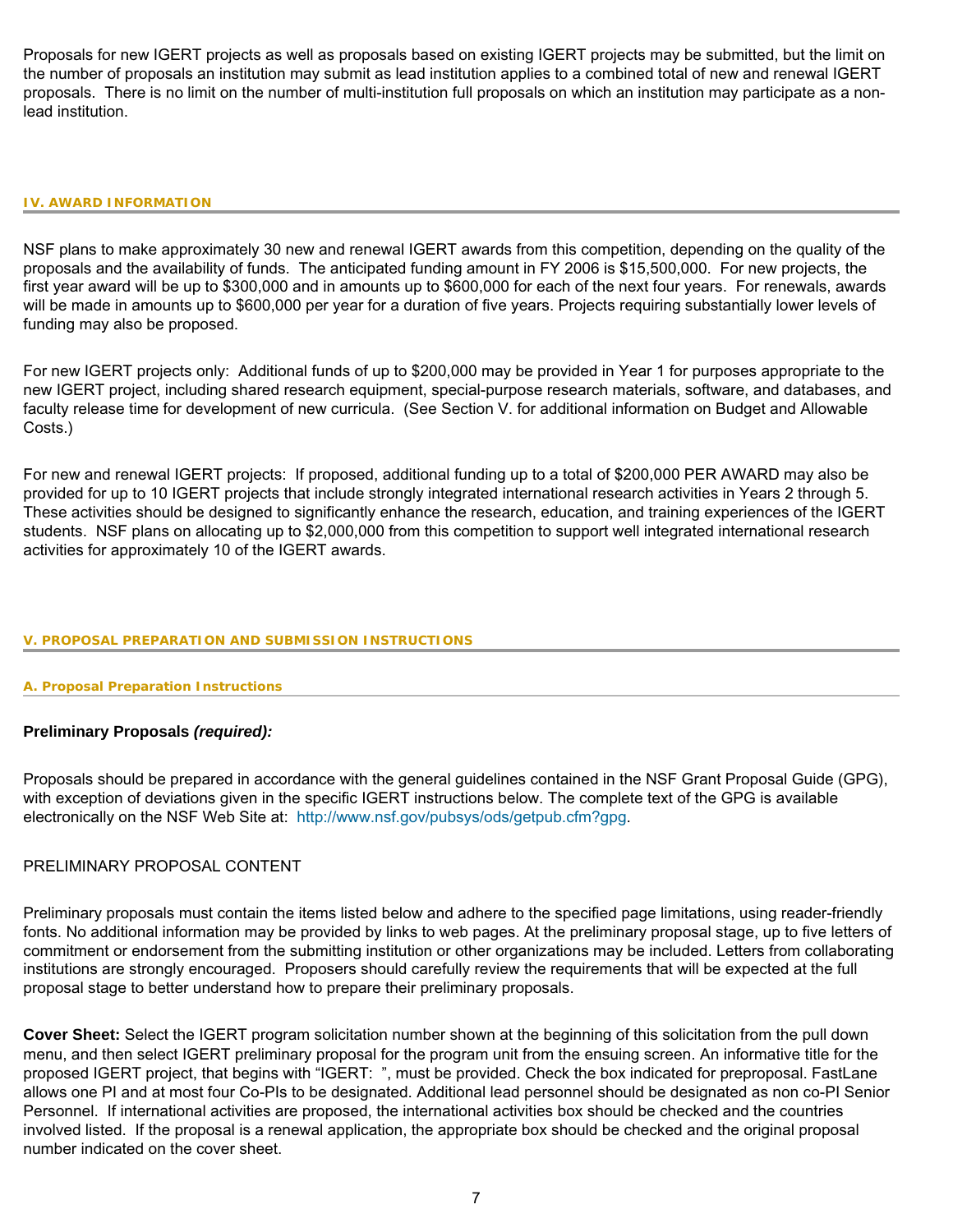A. **Project Summary** (1-page limit): Provide a summary description of the IGERT project, including its research theme and key education and training features, in a manner that will be informative to a general technical audience. The project summary must consist of 4 parts: (1) At the top of this page include the title of the IGERT project, the name of the PI, and the lead institution. Also list any other participating institutions/organizations; (2) provide a succinct summary of the intellectual merit of the proposal; (3) describe the broader impacts for the proposed IGERT program; and (4) at the end of the project summary provide up to 4 key words. Select up to 3 key words from the list provided below that best describe the major themes of the interdisciplinary research proposed in their order of importance:

Biology

Chemical Sciences

Computer Sciences/Information Technology

**Engineering** 

Environmental Sciences

Geosciences

Materials Sciences

**Mathematics** 

Physical Sciences

Social Sciences

In addition you may provide one key word of your own choosing.

- B. **Table of Contents:** The Table of Contents is generated by FastLane and cannot be edited.
- C. **Project Description:** The project description contains the following items: 1 through 7, which are limited to a combined total length of 9 pages, inclusive of tables, figures, or other graphical data. The research and education discussions in items c and d should be balanced in length.
	- 1. **List of Participants** (1-page limit): Include departmental and institution/organization affiliation of all faculty members and other senior personnel expected to have an important role in the project.
	- 2. **Vision, Goals, and Thematic Basis:** Describe the vision, goals, and anticipated impact of the proposed IGERT project. Describe the thematic basis and unifying aspects of the interdisciplinary research and educational activities to be offered. Include a discussion of what is currently missing from graduate education and training or what could be done more effectively, and how the proposed project will address these issues. Summarize the value-added aspects of the proposed project, and be specific about what is new and innovative. Proposals must clearly articulate project objectives, planned outcomes with respect to recruitment, retention, degree conferral, and career placement of trainees; project monitoring guidelines; and how outcomes will be measured. Proposals based on existing IGERT projects must clearly indicate what improvements and innovations are proposed for the renewal period, and the plans for evaluating the impact of the project, documenting and disseminating to the appropriate professional communities what was learned from the project, and sustaining the essential elements of the project after NSF funding ceases.
	- 3. **Major Research Efforts:** Describe the major research efforts, their cutting-edge aspects, and how they are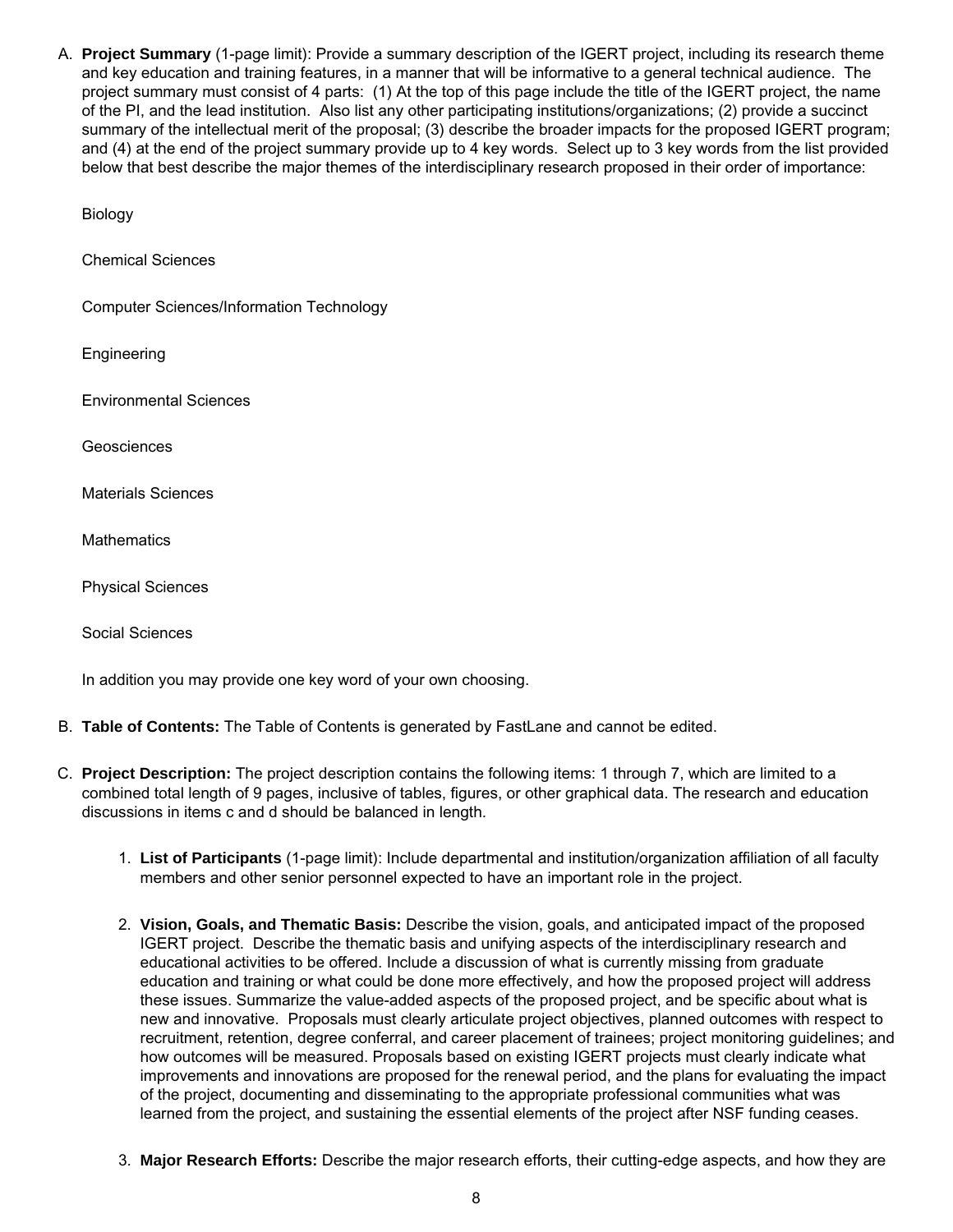interwoven and integrated to form the thematic basis for the interdisciplinary project. They should be described in sufficient detail for reviewers to assess their scientific merit and relevance to the project theme. If an international component is included, describe how it is to be integrated in the core research, education, and training activities of the IGERT project.

- 4. **Education and Training:** Describe the graduate education and training mechanisms that are central to the IGERT project, the logic and evidence to support them, and how they are to be integrated with the research and across the disciplines. Novel aspects should be emphasized to enable assessment of their innovation and potential impact. Discuss plans for how students will be recruited and mentored as well as career development opportunities, provisions for developing professional and personal skills, fostering an international perspective and ability to work in diverse teams, and integrating instruction in ethics and the responsible conduct of research. If proposed, discuss the benefits of international research experiences (e. g. quality of research partners, development of long-term international research partnerships, etc.).
- 5. **Management, Assessment, and Institutional Commitment** (1-page limit): Describe the strategies for management of the IGERT project and for assessment using external expertise of the project's effectiveness in its impact on students, faculty, and institution. Describe the commitment that the institution will make to facilitating and furthering project plans and goals and to creating a supportive environment for interdisciplinary research and education. Indicate how student and faculty diversity will be promoted as an integral part of the project. Describe any plans for collaborating with recruitment, retention, and professional development programs available at the institution, particularly those supported by NSF such as those listed under "Full Proposal-Recruitment, Mentoring and Retention." If your institution already has one or more IGERT awards, how will the proposed IGERT interact with, learn from, and build upon the existing award(s)?
- 6. **Other Resources and Connections** (1-page limit): Describe anticipated resource commitments to the IGERT project by other participating organizations, such as industry, government, non-U.S. institutions, and private foundations. Describe the nature and extent of connections with existing NSF multidisciplinary and industry-related programs such as those listed under "Full Proposal-Organization, Management, and Institutional Commitment." Proposers proposing international activities may wish to consult the OISE (Office of International Science and Engineering) member of the IGERT Coordinating Committee, listed in Section VIII, CONTACTS FOR ADDITIONAL INFORMATION.
- 7. **Recent Traineeship Experience and Results from Prior NSF Support** (if applicable): Describe prior experience with and outcomes of any related graduate traineeship project, including IGERT projects, during the past five years. In this description, address not only the outcomes of the prior project, but also, in a comparative manner, describe the differences and value-added aspects of the proposed IGERT project.
- D. **References Cited** (1-page limit). Cite references relevant to both the scientific and educational plans.
- E. **Biographical Sketches and Current and Pending Support:** A maximum of 20 biographical sketches may be included. Additional individuals may be included in the List of Participants, Section(C).1. Prepare the standard 2 page biographical sketches in accordance with the Grant Proposal Guide. In choosing what to include, emphasize information that will be helpful for understanding the strengths, qualifications, and specific impact the individual brings to the IGERT project.

Current and pending support for the PI and co-PI's must be included.

F. **No budget is required;** however, please enter \$2 in the Requested Amount box on the FastLane cover sheet (this entry allows correct FastLane processing). The PI should examine the budget instructions for the Full Proposal so that the activities proposed are congruent with the budget framework.

## **Full Proposal Instructions:**

Proposals submitted in response to this program announcement/solicitation should be prepared and submitted in accordance with the general guidelines contained in the NSF *Grant Proposal Guide* (GPG). The complete text of the GPG is available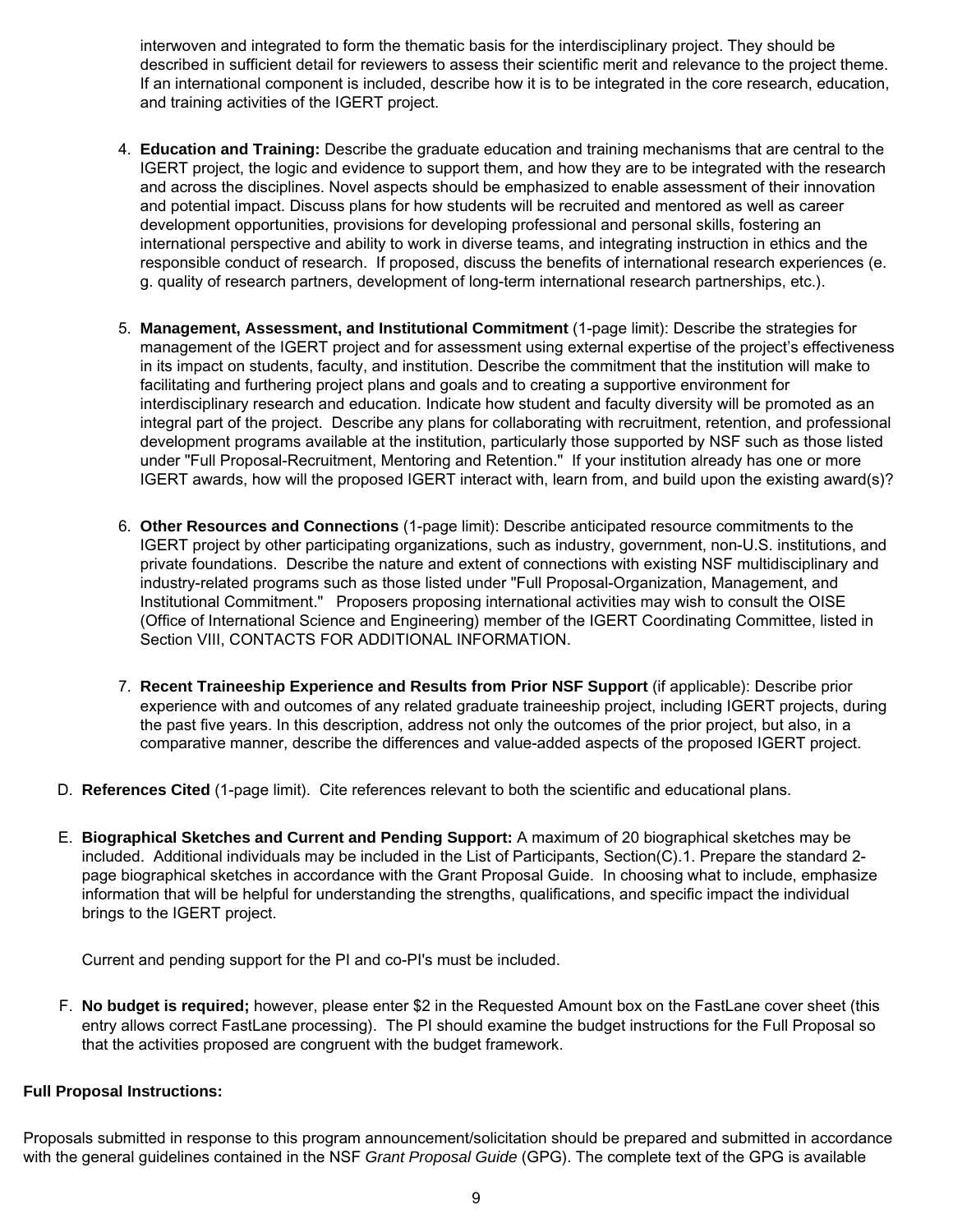electronically on the NSF Website at: [http://www.nsf.gov/cgi-bin/getpub?gpg.](http://www.nsf.gov/cgi-bin/getpub?gpg) Paper copies of the GPG may be obtained from the NSF Publications Clearinghouse, telephone (703) 292-7827 or by e-mail from [pubs@nsf.gov.](mailto:pubs@nsf.gov)

## FULL PROPOSAL CONTENT

Only those proposers invited to submit full proposals may do so. Full proposals must contain the items listed below and adhere to the specified page limitations, using reader-friendly fonts as specified in the Grant Proposal Guide. No additional information may be provided by links to web pages.

**Cover Sheet:** Select the IGERT program solicitation number shown at the beginning of this solicitation from the pull down menu, and then select IGERT Full Proposal for the program unit from the ensuing screen. An informative title for the proposed IGERT project, that begins with "IGERT: ", must be provided. Enter the related preproposal number in the appropriate box. If international activities are proposed, the international cooperative activities box should be checked and the countries involved listed. If the application is a renewal application, check the appropriate box and type in the previous proposal number. You may list a starting date of February 15, 2006.

A. **Project Summary (1-page limit):** Provide a summary description of the IGERT project, including its research theme and key education and training features, in a manner that will be informative to a general technical audience. The project summary must consist of 4 parts: (1) At the top of this page include the title of the IGERT project, the name of the PI, and the lead institution. Also list any other participating institutions/organizations; (2) provide a succinct summary of the intellectual merit of the proposal; (3) describe the broader impacts for the proposed IGERT program; and (4) at the end of the project summary provide up to 4 key words. Select up to 3 key words from the list provided below that best describe the major themes of the interdisciplinary research proposed in their order of importance:

Biology

Chemical Sciences

Computer Sciences/Information Technology

Engineering

Environmental Sciences

**Geosciences** 

Materials Sciences

**Mathematics** 

Physical Sciences

Social Sciences

In addition you may provide one key word of your own choosing.

- B. **Table of Contents:** The Table of Contents is generated by FastLane and cannot be edited.
- C. **Project Description:** The project description section contains the following items: 1 through 10. Items 1 through 8 are limited to a combined total length of 25 pages, inclusive of tables, figures, or other graphical data. The research and education discussions in items 3 and 4 (below) should be balanced in length.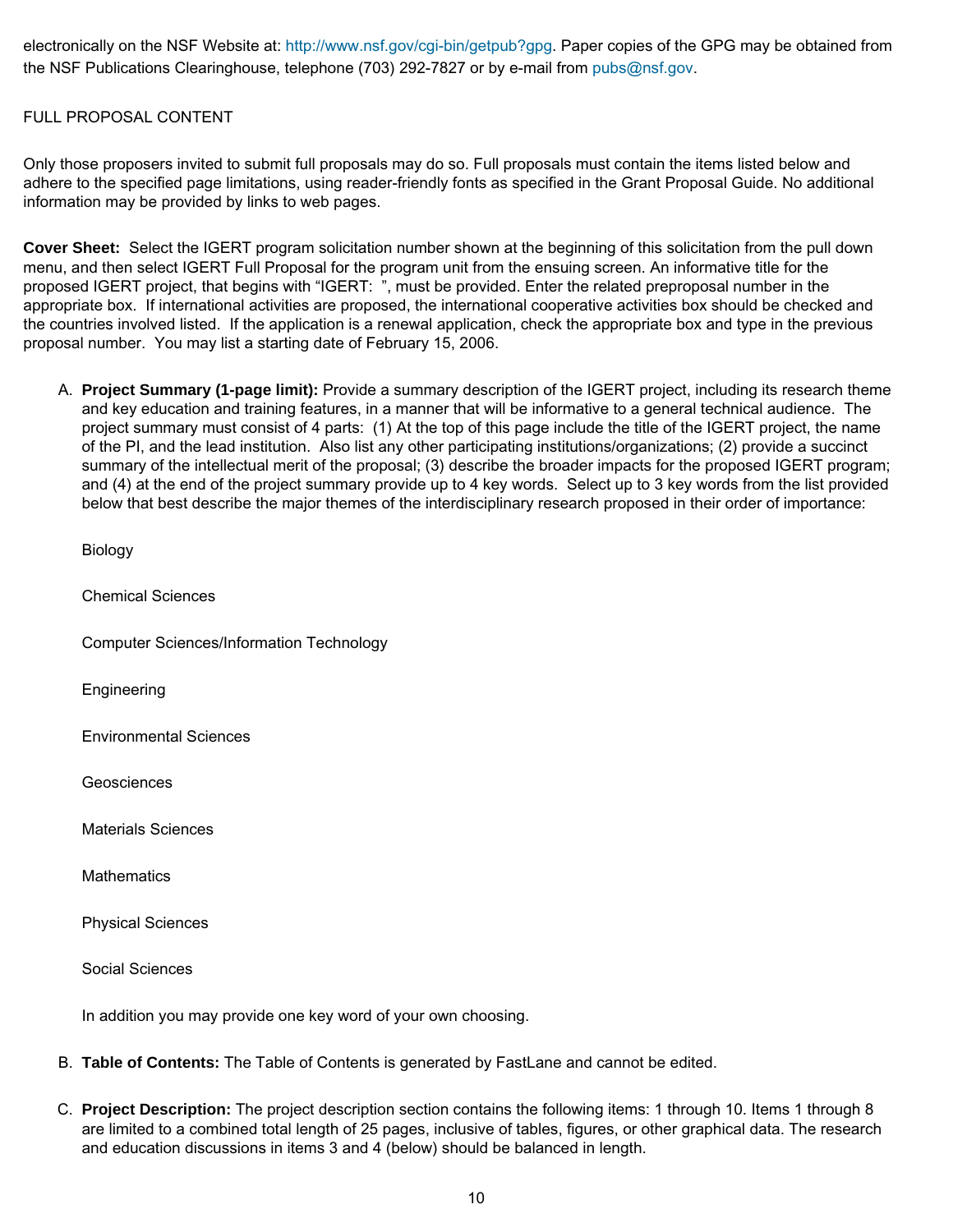- 1. **List of Participants** (1-page limit): Include departmental and institutional/organizational affiliation of all faculty members and other senior personnel expected to have an important role in the project.
- 2. **Vision, Goals, and Thematic Basis:** Discuss the vision, goals, and broader impacts of the proposed IGERT project. Describe the thematic basis and unifying aspects of the interdisciplinary research and educational activities to be offered. Include a discussion of what is currently missing from graduate education and training or what could be done more effectively, and how the proposed project will address these issues. Benefits to be realized from opportunities for interdisciplinary collaboration in research and education should be emphasized. Summarize the value-added aspects of the proposed project, and be specific about what is new and innovative. Proposals should clearly articulate project objectives, planned outcomes with respect to recruitment, retention, degree conferral, and career placement of trainees; project monitoring guidelines; and how outcomes will be measured. Proposals based on existing IGERT projects must clearly indicate what improvements and innovations are proposed for the renewal period, and the plans for evaluating the impact of the project, documenting and disseminating to the appropriate professional communities what was learned from the project, and sustaining the essential elements of the project after NSF funding ceases.
- 3. **Major Research Efforts:** Describe the major research efforts, their cutting-edge aspects, and how they are interwoven and integrated to form the thematic basis for the interdisciplinary project. For each research area described, specify the faculty members and other principals involved, and provide sufficient detail to enable assessment of the scientific merit and relevance to the overall project theme. Needs for special materials, shared equipment, travel to research sites, or interdisciplinary curriculum development must be justified in the context of the research theme and breadth of challenges involved. If an international component is included, describe how it is to be integrated into the core research, education, and training activities of the IGERT project.
- 4. **Education and Training:** Describe the graduate education and training mechanisms that are central to the IGERT project, the logic and evidence to support them, and how they are to be integrated with the research and across the disciplines. Novel aspects should be emphasized to enable assessment of the innovation and potential impact. Specify faculty members and other participants with primary responsibility for these integrative efforts. Describe strategies for developing a community of students. Discuss plans for providing career development opportunities, developing professional and personal skills, fostering an international perspective and ability to work in diverse teams, and integrating instruction in ethics and the responsible conduct of research. If planned student training includes internships, fieldwork, or other opportunities, domestic and foreign, identify the potential mentors and discuss how the opportunity is intended to strengthen both a student's graduate experience and the IGERT project. If proposed, discuss the benefits of international research experiences (e.g. quality of research partners, development of long-term international research partnerships, etc.). Supporting letters from host organizations should document willingness to receive students and the expected role of individual mentors. Show typical student pathways through the program and the effect on expected time to degree and career progression. The role of undergraduate, masters, and postdoctoral components, if proposed, must also be described with sufficient detail to clarify the benefit to the doctoral program and to justify support through this type of award.
- 5. **Organization, Management, and Institutional Commitment:** Describe plans and procedures for the organization and management of the IGERT project. The plans should be specific and include use of a formal mechanism that assures the fair and effective allocation of IGERT resources and enables faculty members, students, and others to interact effectively in furthering project goals. Plans should include provision for an external advisory body. Consider the institutional or departmental obstacles you foresee in implementing your project, and how you plan to address them. Describe the commitment of the institution at all appropriate administrative levels to facilitating and furthering the plans and goals of the IGERT project and to creating a supportive environment for integrative research and education. A supporting letter of commitment from the senior administration of the submitting institution must accompany this proposal. Should a multi-institution project be proposed, then provide a careful justification that considers the administrative complexity and the expected benefits to student experiences. Discuss the role of any other academic institutions or organizations such as industry, government, non-U.S. institutions, or private foundations that are expected to participate in the IGERT project. Describe the nature and extent of connections with existing NSF multidisciplinary and industry-related programs such as the Science and Technology Centers ([www.nsf.gov/od/oia/programs/stc/about.htm](http://www.nsf.gov/od/oia/programs/stc/about.htm)), Science of Learning Centers [\(www.nsf.](http://www.nsf.gov/home/crssprgm/slc)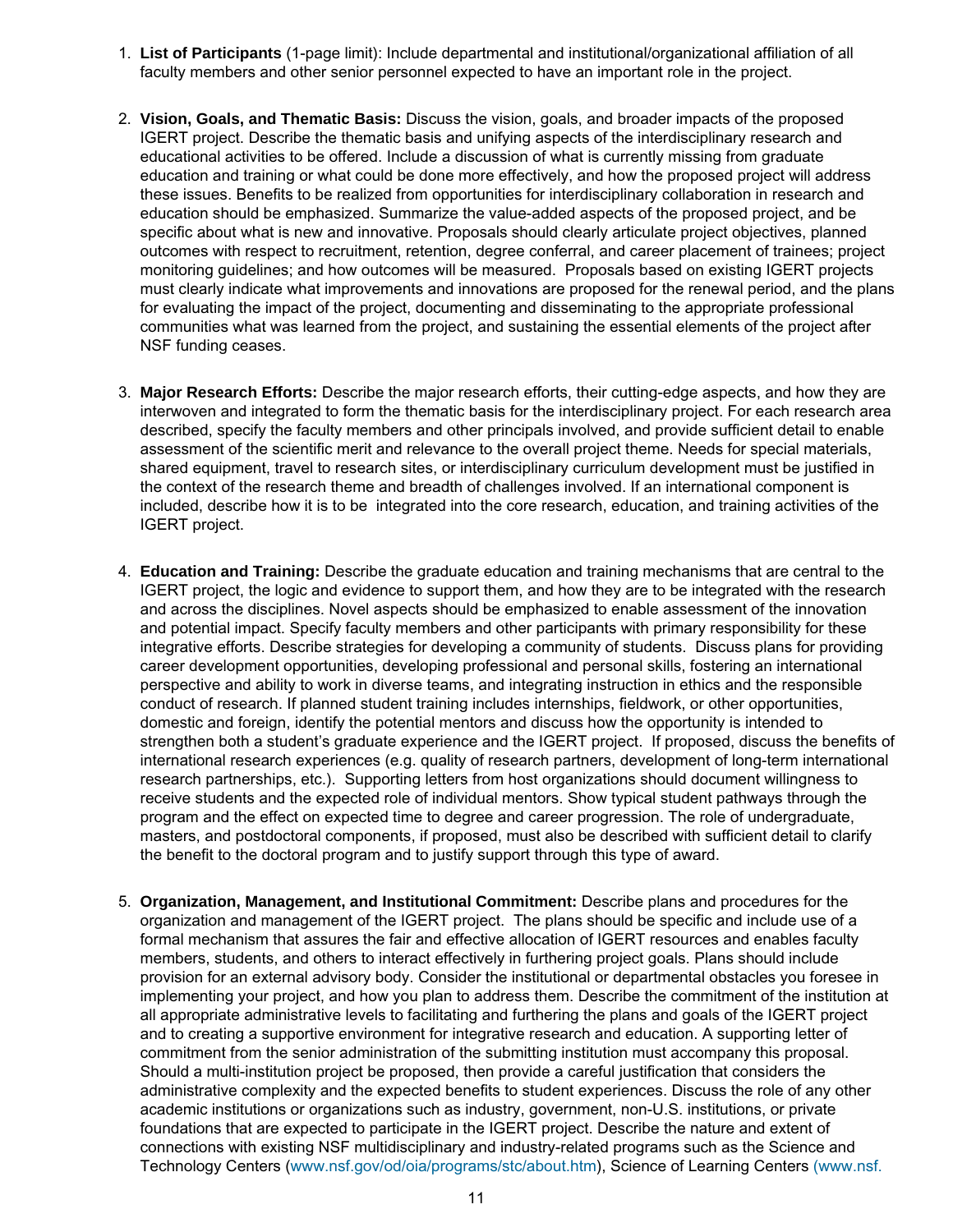[gov/home/crssprgm/slc\),](http://www.nsf.gov/home/crssprgm/slc) Engineering Research Centers [\(www.eng.nsf.gov/eec/funding/pgm\\_display.cfm?](http://www.eng.nsf.gov/eec/funding/pgm_display.cfm?pub_id=9971&div=eec) [pub\\_id=9971&div=eec\)](http://www.eng.nsf.gov/eec/funding/pgm_display.cfm?pub_id=9971&div=eec), Materials Research Science and Engineering Centers [\(http://www.nsf.gov/mps/](http://www.nsf.gov/mps/vgn_bah/output/program_page/1,3120,510,00.html) [vgn\\_bah/output/program\\_page/1,3120,510,00.html\)](http://www.nsf.gov/mps/vgn_bah/output/program_page/1,3120,510,00.html), Grant Opportunities for Academic Liaison with Industry [\(www.nsf.gov/home/crssprgm/goali/start.htm\)](http://www.nsf.gov/home/crssprgm/goali/start.htm), and other IGERT awards at the participating institutions. Discuss plans for sustaining the key features of the IGERT project after NSF funding is completed. For renewal proposals, discuss the plan for how successful elements of the project will be sustained after NSF funding ceases.

- 6. **Performance Assessment:** Describe a performance plan and methodology that relates the goals of the IGERT project, as it impacts students, faculty, and institution, to indicators and specific measurements for formative assessment of progress towards goal achievement. The assessment should involve evaluators internal and external to the institution who can render an objective evaluation and whose expertise spans the education and research objectives of the IGERT project. Describe how the results of the assessment will be applied to modify the project.
- 7. **Recruitment, Mentoring, and Retention:** Describe plans for recruitment, mentoring, and retention of U.S. graduate students, including specific provisions, beyond the norm, aimed at members of groups underrepresented in science and engineering. (A member of an under-represented group is American Indian/ Alaskan native, Black, Hispanic, Pacific Islander (native of Hawaii, Guam, Samoa), disabled, and/or female. Discuss how new students will be staged into the program, the duration and level of their support with IGERT funds, and provisions for continued support through the completion of degree. IGERT support for two years (24 months) of full participation is strongly recommended. Alternative plans for student support must be justified in the proposal. Describe the diversity makeup of faculty participating in the IGERT project. If applicable, discuss how undergraduate student participation will be used to further the goals of attracting and graduating members of underrepresented groups. Describe the nature and extent of connections with recruitment, retention, and professional development programs available at the institution, particularly those supported by NSF, such as Alliances for Graduate Education and the Professional ([www.ehr.nsf.gov/EHR/](http://www.ehr.nsf.gov/EHR/HRD/agep.asp) [HRD/agep.asp](http://www.ehr.nsf.gov/EHR/HRD/agep.asp)), Louis Stokes Alliances for Minority Participation ([www.ehr.nsf.gov/EHR/HRD/amp.asp](http://www.ehr.nsf.gov/EHR/HRD/amp.asp)), Tribal Colleges and Universities Program ([www.ehr.nsf.gov/EHR/HRD/tcup.asp\)](http://www.ehr.nsf.gov/EHR/HRD/tcup.asp), Historically Black Colleges and Universities - Undergraduate Program [\(www.ehr.nsf.gov/EHR/HRD/hbcu.asp\)](http://www.ehr.nsf.gov/EHR/HRD/hbcu.asp), and the Centers for Research Excellence in Science and Technology [\(www.ehr.nsf.gov/EHR/HRD/crest.asp\)](http://www.ehr.nsf.gov/EHR/HRD/crest.asp). Specify the Ph.D. programs in which the IGERT graduate students may enroll.
- 8. **Recent Traineeship Experience and Results from Prior NSF Support** (if applicable; up to 5 pages, within the 25-page limit for project description): Describe your experience with and outcomes of any related graduate traineeship project, including IGERT projects, during the past five years. In this description, address in a comparative manner not only the outcomes of the prior project, including failures and proposed remedies, but also the differences and value-added aspects of the proposed IGERT project. Value-added aspects may include: new areas of research; new educational paradigms for students, faculty, and institution; sustainable vertical and lateral impact on faculty, institution, and even outside your institution; and recruitment, mentoring, retention, and career paths of U.S. graduate students, with special emphasis on those from underrepresented groups.
- 9. **International Collaboration** (for applicants requesting additional funds of up to a total of \$200,000 per award; 2-page limit): Describe the procedures and arrangements for selecting, preparing, and sending IGERT students to foreign sites for research and education collaboration, including how their activities abroad will be integrated into and benefit the overall IGERT program. Discuss how specific projects will be determined for individual students and how effective mentoring will be ensured in the foreign host institutions. Address the practical aspects of sending U.S. students abroad, including logistical arrangements, language and cultural issues, supervision abroad to ensure the student's welfare, and administrative requirements.
- 10. **Recruitment and Retention History** (1 page per participating department/program): Explain your capacity to host an IGERT project, and past performance, resources, and ability to attract well-qualified U.S. graduate students in science and engineering, including those from underrepresented groups. Provide the following specific information for the last three years, regarding recruitment and retention of students in the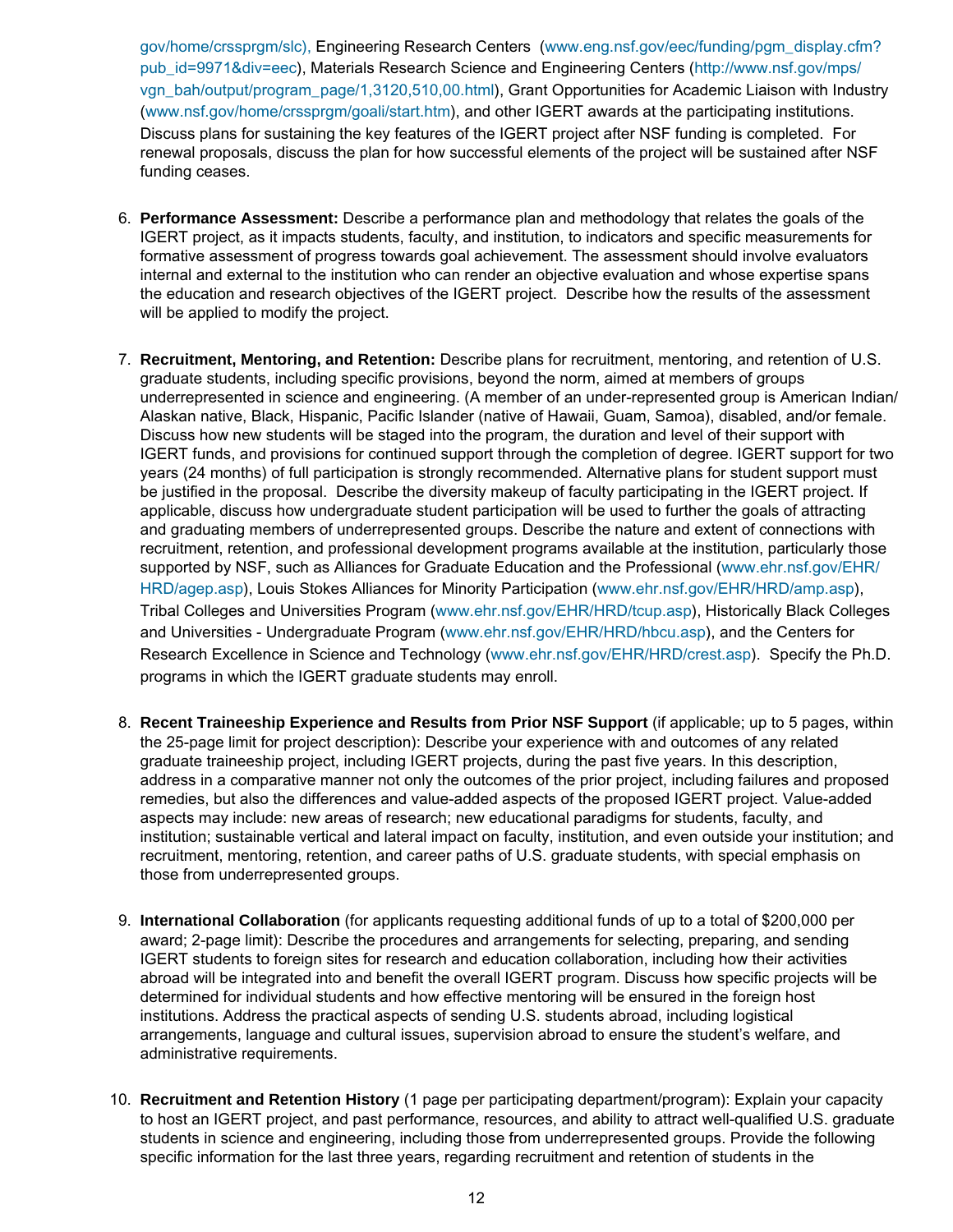participating departments/programs. (For proposals based on existing IGERT projects, provide these data for all students participating in the project): (1) total number of applicants, (2) total number of applicants accepted, (3) total number of applicants who enrolled, (4) total number of students currently enrolled in the program indicating part-time and full-time status, (5) number of students who have withdrawn from the program, (6) total number of Ph.D.s awarded, (7) average time to degree, defined as number of enrolled quarters or semesters (specify) since the baccalaureate degree, (8) position types and employers of graduates, and (9) other relevant measures of student success, and (10) data for women, underrepresented minorities, and persons with disabilities for each of the above categories. A tabular format should be used with separate tables for each participating department/program.

## D. **References Cited** (3-page limit)

- E. **Biographical Sketches and Current and Pending Support:** A maximum of 20 biographical sketches may be included, with up to 5 additional sketches of international participants when international activities are proposed. The standard NSF 2-page biographical sketches for the PI, co-PI's, and other participants should be prepared in accordance with instructions in the Grant Proposal Guide, as should Current and pending support, that is required for the PI, co-PI's, and all participants.
- F. **Budget and Allowable Costs:** Provide a FastLane budget for each year of support requested. For new awards, the amount requested should not exceed \$300,000 for the first year and \$600,000 each year for years two through five. The first-year budget for new awards only may include up to an additional \$200,000 as a special allocation for purposes discussed below. For renewal awards the budget should not exceed \$600,000 each year. In addition to the amounts described above, if proposed for either new or renewal awards, proposers may incorporate in Years 2 through 5 a budget for international collaborative activities not to exceed a total of \$200,000 per award. The FastLane system will automatically fill out the cumulative 5-year budget for the proposal. Awarded funds not expended in the specific year requested may be carried over only with appropriate justification provided in the annual report to NSF and with the approval of the cognizant program officer. The major portion of funds must be used for doctoral student stipends and educational and training activities. A limited amount of funds may be budgeted for necessary administrative support, support of short-term visitors, and to partially defray the costs of research and publication by students. No funds for faculty research or salaries will be provided, with the following exceptions: (a) one month per year of salary support for the Principal Investigator for management purposes; (b) up to 4 months total of faculty salary support for development of IGERT curricula. The faculty salary support for development of curricula should be requested from within the first-year special allocation; however, its expenditure may be extended over the first two years of IGERT project activity. The budget should also include funds for travel for the PI, one graduate student and one administrator to attend the annual IGERT PI meeting in the Washington DC area.

Additional funds requested for international activities should be appropriate to enable the unique benefits expected for the IGERT graduate students and the IGERT project. The primary support is intended for graduate students through internships (university, government, industry), collaborative research and/or fieldwork with foreign collaborators, or in other settings abroad appropriate to the research area. The stays should be of sufficient duration to acculturate the student and provide a meaningful research and education experience. Limited funds may also be used for student preparation, administration of the international activities, and faculty visits to foreign sites for research coordination and developing communication linkages between institutions. Requests for travel funds for the sole purpose of attending international conferences or workshops are not appropriate. Reciprocal visits by foreign researchers and students to the U.S. institutions are encouraged, although NSF funds will normally not be used for such visits. Proposers should consult the Office of International Science and Engineering (OISE) member of the IGERT Coordinating Committee, listed in Section VIII, CONTACTS FOR ADDITIONAL INFORMATION.

The NSF contribution to graduate student stipends is currently \$30,000 per year per IGERT trainee for a 12 month appointment, and budgeting for stipends should be made on this basis for each year of the award. All IGERT-supported students are expected to be full-time IGERT trainees. IGERT support for 2 years (24 months per student) is strongly recommended. Alternative plans for graduate student support must be justified in the proposal. NSF also provides a cost-of-education allowance for tuition, health insurance, and normal fees of \$10,500 per year per student (for 12 months.) If this allowance is not fully required, then it may be used to support other IGERT student-related activities. Funds requested for graduate student trainees should be entered in line F: Participant Support, as stipends (F.1), travel (F.2), and cost of education (F.4). The number of trainees anticipated, along with the duration of the appointment, should be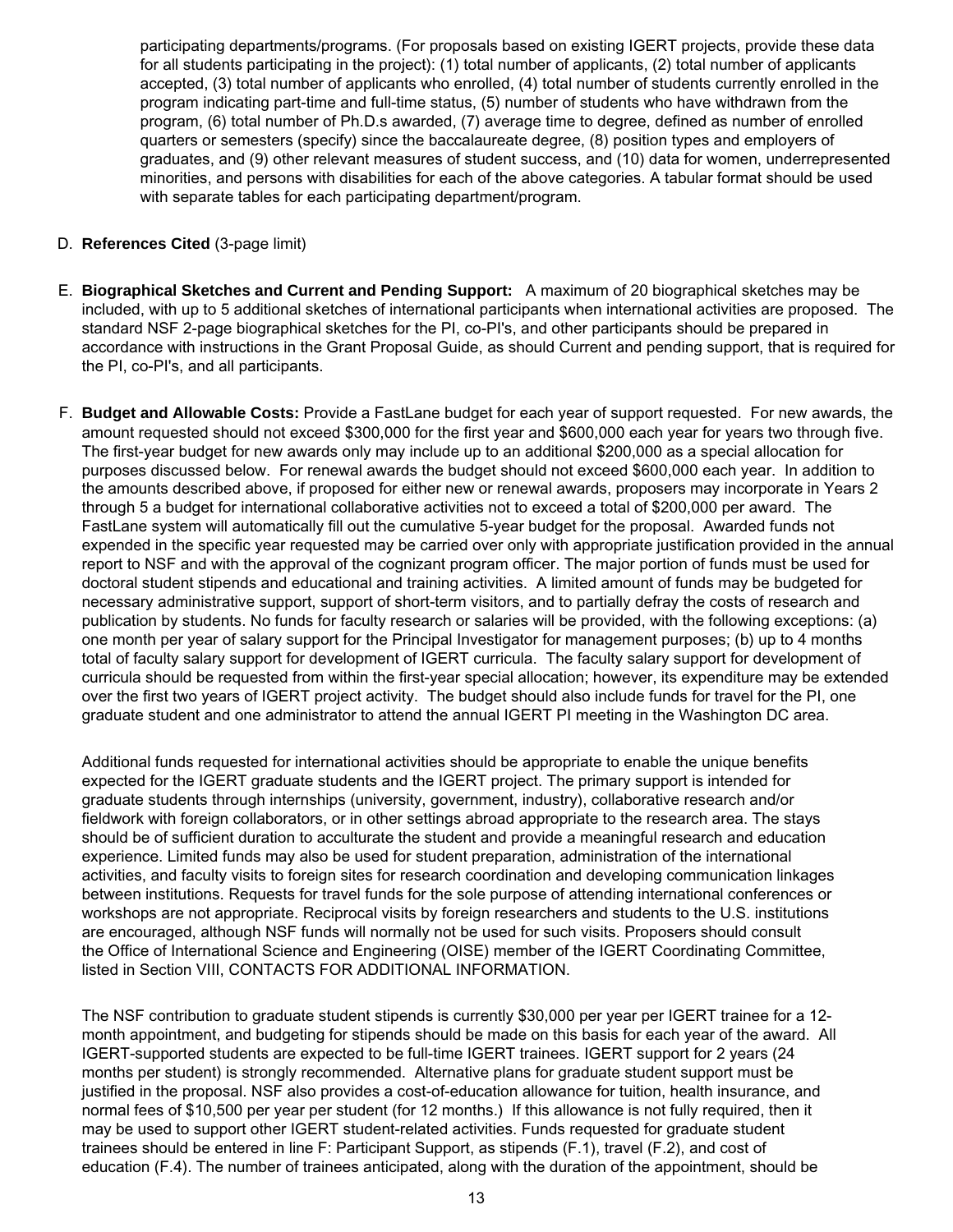listed and consistent with the requested stipend funds. All stipend recipients must be citizens or permanent residents of the U.S., its territories or its possessions. (NOTE: Entering stipends on Line G6 on the proposal budget is in variance with Chapter II.C.2.g.v. of the Grant Proposal Guide. It states that Line F on the proposal budget should be used for costs of transportation, per diem, stipends and other related costs for participants or trainees.)

Purchase of shared research equipment, special-purpose research materials, software and databases that cost more than \$5,000 per item may be requested within the first-year special allocation, and should be listed under Equipment on line D. Any of those items that cost \$5,000 or less per item should be listed under Materials and Supplies on line G1. Personnel and shop costs for developing and constructing special instruments may be requested within the regular yearly budget. Funds for facility renovation or for equipment installation or maintenance are not allowed. Awards will carry an 8% allowance for indirect costs based on the total direct cost, excluding equipment and cost-of-education allowances, but not excluding participant support. This is in variance with Chapter II.C.2.g.v. of the Grant Proposal Guide.

For multi-institution projects, the lead institution shall submit the proposal, with other participating institutions included under subawards. Budgets shall be provided for the overall project as well as individually for the lead institution and for each participating institution/organization that receives a subaward.

**Budget Justification** (3-page limit): Provide a justification for the funds requested for the overall project in each budget category of Section (F) and line G.6. Describe the proposed allocation of funds in the major budget categories with sufficient clarity to show how resources will be utilized in carrying out the planned IGERT project activities. Indicate the total number of graduate students to be supported and the staging and duration and FTE level of their support on IGERT funds. If the first-year special allocation of funds for new awards is requested, describe in a separate table how the funds are to be used. If additional funds are requested for international activities, describe in a separate table the requested amount and allocations over the project duration, beginning with Year 2 of the award. Provide details of anticipated resource commitments of any other organizations expected to participate in the IGERT project, such as government, industry, non-U.S. institutions, or private foundations. Appropriate letters of commitment from participating organizations should be included in Supplementary Documentation (below). Cost sharing is not required under this solicitation. Any information provided here and in similar places in this solicitation will not be auditable as cost sharing.

- G. **Facilities, Equipment and Other Resources** (1-page limit): Provide a description of facilities and major instruments that are available to the project and require no additional support from NSF.
- H. **Supplementary Documentation:** Up to eight supporting letters, including one that must be from the senior administration of the submitting institution, may be provided as part of the proposal, with up to four additional letters when international activities are proposed. Letters of endorsement from foreign counterparts should discuss the benefits and foreign commitment to the project.

Proposers are reminded to identify the program announcement/solicitation number (05-517) in the program announcement/ solicitation block on the proposal Cover Sheet. Compliance with this requirement is critical to determining the relevant proposal processing guidelines. Failure to submit this information may delay processing.

### <span id="page-13-0"></span>**B. Budgetary Information**

### **Cost Sharing:**

Cost sharing is not required in proposals submitted under this Program Solicitation.

#### **Indirect Cost (F&A) Limitations:**

Partial reimbursement of indirect costs not to exceed 8% of total direct costs, excluding equipment and cost-of-education allowances, but not excluding participant support. This is in variance with Chapter II.C.2.g.v. of the Grant Proposal Guide.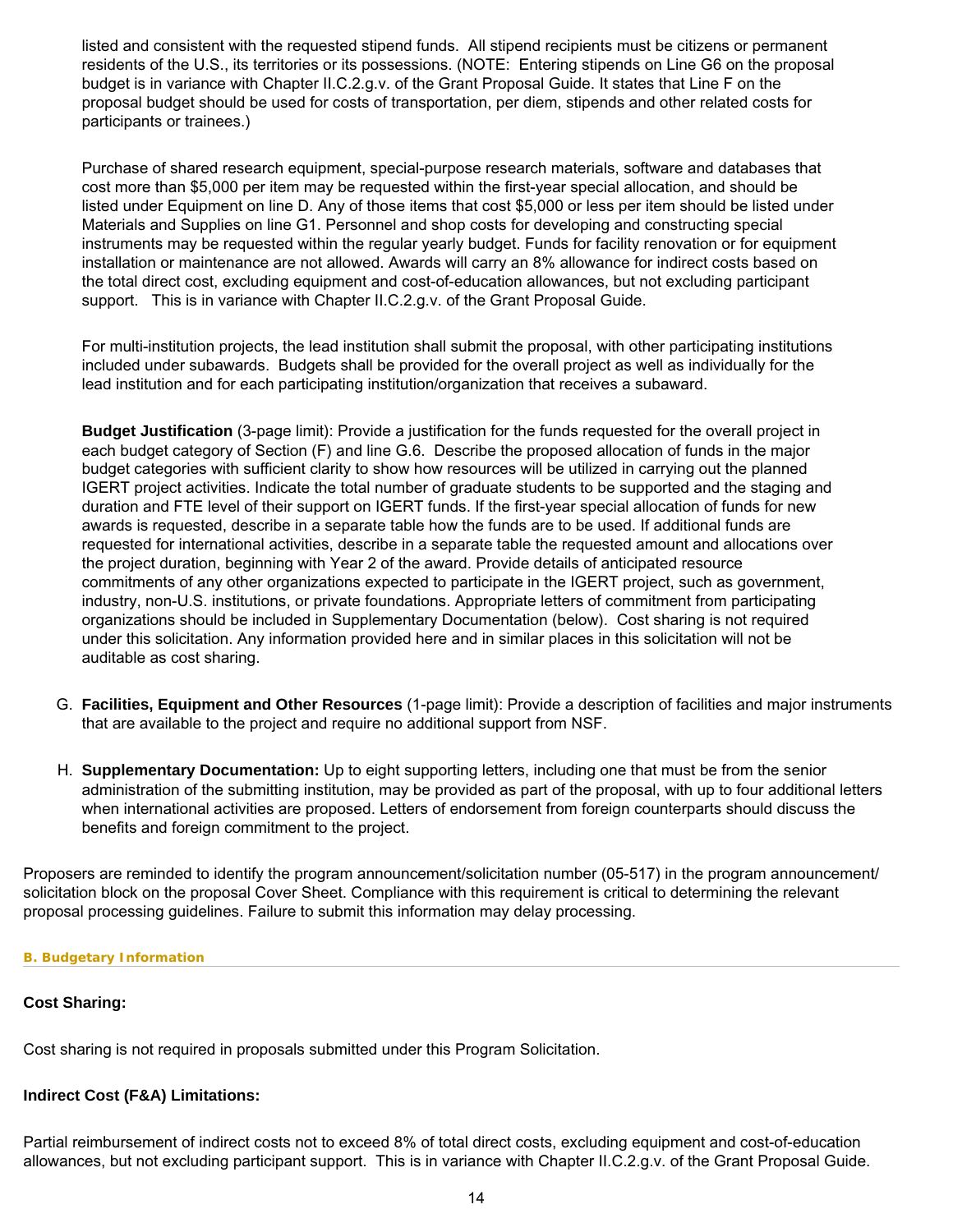## **Other Budgetary Limitations:**

The NSF contribution to graduate student stipends is currently \$30,000 per year per IGERT trainee for a 12 month appointment and budgeting for stipends should be made on this basis for each year of the award. All IGERT-supported students are expected to be full-time IGERT trainees. IGERT support for 2 years (24 months per student) is strongly recommended. Alternative plans for graduate student support must be justified in the proposal. If there is an increase in the approved stipend amount beyond \$30,000, requests for additional project funding during the five-year period may be granted, depending on funds available. All stipend recipients must be citizens or permanent residents of the U.S., its territories or possessions.

#### <span id="page-14-0"></span>**C. Due Dates**

Proposals must be submitted by the following date(s):

## **Preliminary Proposals** *(required):*

February 04, 2005

**Full Proposal Deadline(s)** (due by 5 p.m. proposer's local time):

August 05, 2005

## BY INVITATION ONLY

All proposals must be submitted via FastLane by 5:00 PM local time on the deadline dates listed at the beginning of this solicitation. Applicants are urged to submit well in advance of the stated deadlines to avoid any possible delays in use of the FastLane system.

#### <span id="page-14-1"></span>**D. FastLane Requirements**

Proposers are required to prepare and submit all proposals for this announcement/solicitation through the FastLane system. Detailed instructions for proposal preparation and submission via FastLane are available at: [https://www.fastlane.nsf.gov/a1/](https://www.fastlane.nsf.gov/a1/newstan.htm) [newstan.htm](https://www.fastlane.nsf.gov/a1/newstan.htm). For FastLane user support, call the FastLane Help Desk at 1-800-673-6188 or e-mail [fastlane@nsf.gov](mailto:fastlane@nsf.gov). The FastLane Help Desk answers general technical questions related to the use of the FastLane system. Specific questions related to this program announcement/solicitation should be referred to the NSF program staff contact(s) listed in Section VIII of this announcement/solicitation.

*Submission of Electronically Signed Cover Sheets*. The Authorized Organizational Representative (AOR) must electronically sign the proposal Cover Sheet to submit the required proposal certifications (see Chapter II, Section C of the [Grant Proposal](http://www.nsf.gov/pubsys/ods/getpub.cfm?gpg) [Guide](http://www.nsf.gov/pubsys/ods/getpub.cfm?gpg) for a listing of the certifications). The AOR must provide the required electronic certifications within five working days following the electronic submission of the proposal. Proposers are no longer required to provide a paper copy of the signed Proposal Cover Sheet to NSF. Further instructions regarding this process are available on the FastLane Website at: [http://](http://www.fastlane.nsf.gov/) [www.fastlane.nsf.gov](http://www.fastlane.nsf.gov/)

#### <span id="page-14-3"></span><span id="page-14-2"></span>**VI. PROPOSAL REVIEW INFORMATION**

#### **A. NSF Proposal Review Process**

Reviews of proposals submitted to NSF are solicited from peers with expertise in the substantive area of the proposed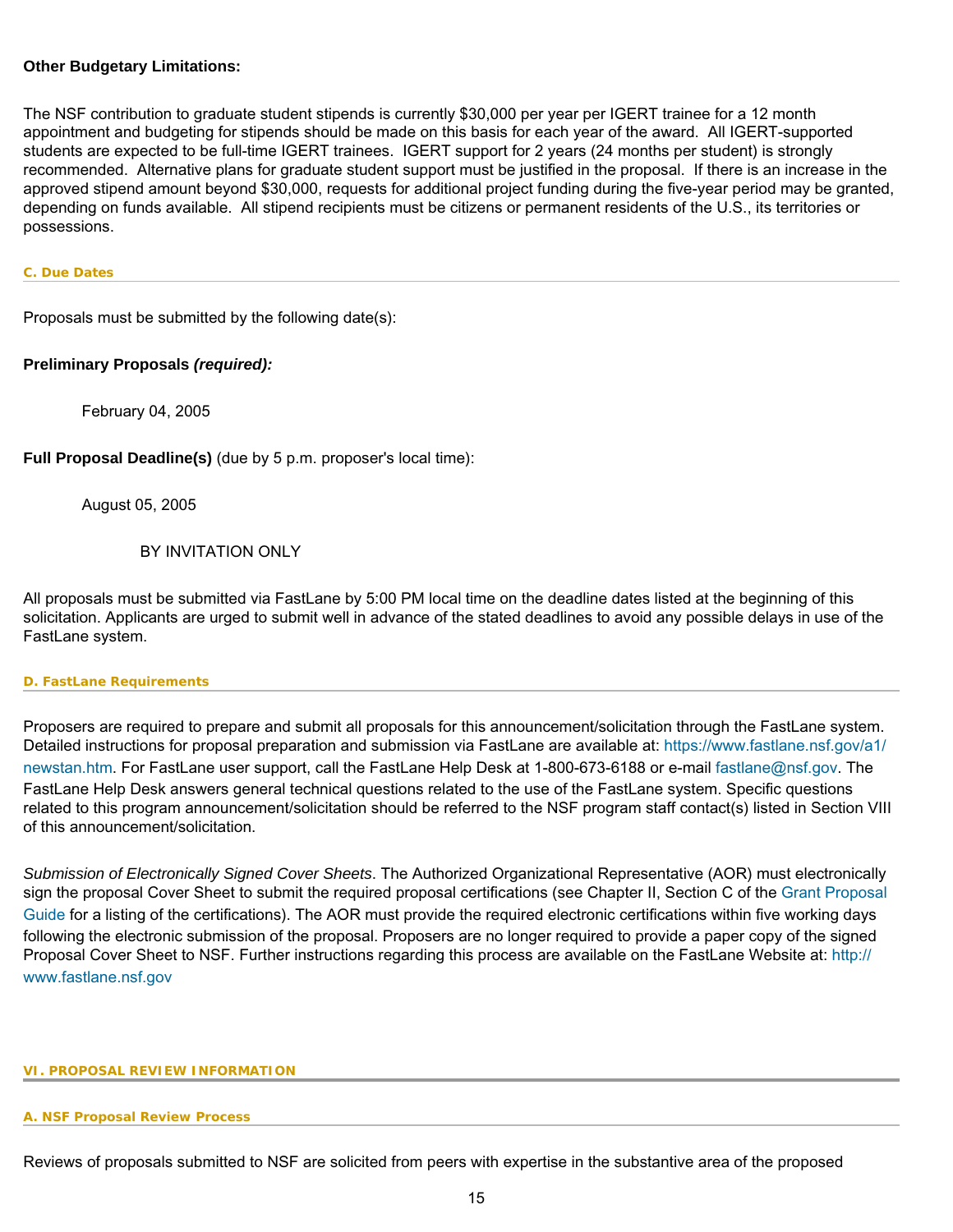research or education project. These reviewers are selected by Program Officers charged with the oversight of the review process. NSF invites the proposer to suggest, at the time of submission, the names of appropriate or inappropriate reviewers. Care is taken to ensure that reviewers have no conflicts with the proposer. Special efforts are made to recruit reviewers from non-academic institutions, minority-serving institutions, or adjacent disciplines to that principally addressed in the proposal.

The National Science Board approved revised criteria for evaluating proposals at its meeting on March 28, 1997 [\(NSB 97-](http://www.nsf.gov/pubsys/ods/getpub.cfm?nsb9772) [72\).](http://www.nsf.gov/pubsys/ods/getpub.cfm?nsb9772) All NSF proposals are evaluated through use of the two merit review criteria. In some instances, however, NSF will employ additional criteria as required to highlight the specific objectives of certain programs and activities.

On July 8, 2002, the NSF Director issued [Important Notice 127](http://www.nsf.gov/pubsys/ods/getpub.cfm?iin127), Implementation of new Grant Proposal Guide Requirements Related to the Broader Impacts Criterion. This Important Notice reinforces the importance of addressing both criteria in the preparation and review of all proposals submitted to NSF. NSF continues to strengthen its internal processes to ensure that both of the merit review criteria are addressed when making funding decisions.

In an effort to increase compliance with these requirements, the January 2002 issuance of the GPG incorporated revised proposal preparation guidelines relating to the development of the Project Summary and Project Description. Chapter II of the GPG specifies that Principal Investigators (PIs) must address both merit review criteria in separate statements within the onepage Project Summary. This chapter also reiterates that broader impacts resulting from the proposed project must be addressed in the Project Description and described as an integral part of the narrative.

Effective October 1, 2002, NSF will return without review proposals that do not separately address both merit review criteria within the Project Summary. It is believed that these changes to NSF proposal preparation and processing guidelines will more clearly articulate the importance of broader impacts to NSF-funded projects.

The two National Science Board approved merit review criteria are listed below (see the [Grant Proposal Guide](http://www.nsf.gov/pubsys/ods/getpub.cfm?gpg) Chapter III.A for further information). The criteria include considerations that help define them. These considerations are suggestions and not all will apply to any given proposal. While proposers must address both merit review criteria, reviewers will be asked to address only those considerations that are relevant to the proposal being considered and for which he/she is qualified to make judgments.

### **What is the intellectual merit of the proposed activity?**

How important is the proposed activity to advancing knowledge and understanding within its own field or across different fields? How well qualified is the proposer (individual or team) to conduct the project? (If appropriate, the reviewer will comment on the quality of the prior work.) To what extent does the proposed activity suggest and explore creative and original concepts? How well conceived and organized is the proposed activity? Is there sufficient access to resources?

### **What are the broader impacts of the proposed activity?**

How well does the activity advance discovery and understanding while promoting teaching, training, and learning? How well does the proposed activity broaden the participation of underrepresented groups (e.g., gender, ethnicity, disability, geographic, etc.)? To what extent will it enhance the infrastructure for research and education, such as facilities, instrumentation, networks, and partnerships? Will the results be disseminated broadly to enhance scientific and technological understanding? What may be the benefits of the proposed activity to society?

NSF staff will give careful consideration to the following in making funding decisions:

### *Integration of Research and Education*

One of the principal strategies in support of NSF's goals is to foster integration of research and education through the programs, projects, and activities it supports at academic and research institutions. These institutions provide abundant opportunities where individuals may concurrently assume responsibilities as researchers, educators, and students and where all can engage in joint efforts that infuse education with the excitement of discovery and enrich research through the diversity of learning perspectives.

## *Integrating Diversity into NSF Programs, Projects, and Activities*

Broadening opportunities and enabling the participation of all citizens -- women and men, underrepresented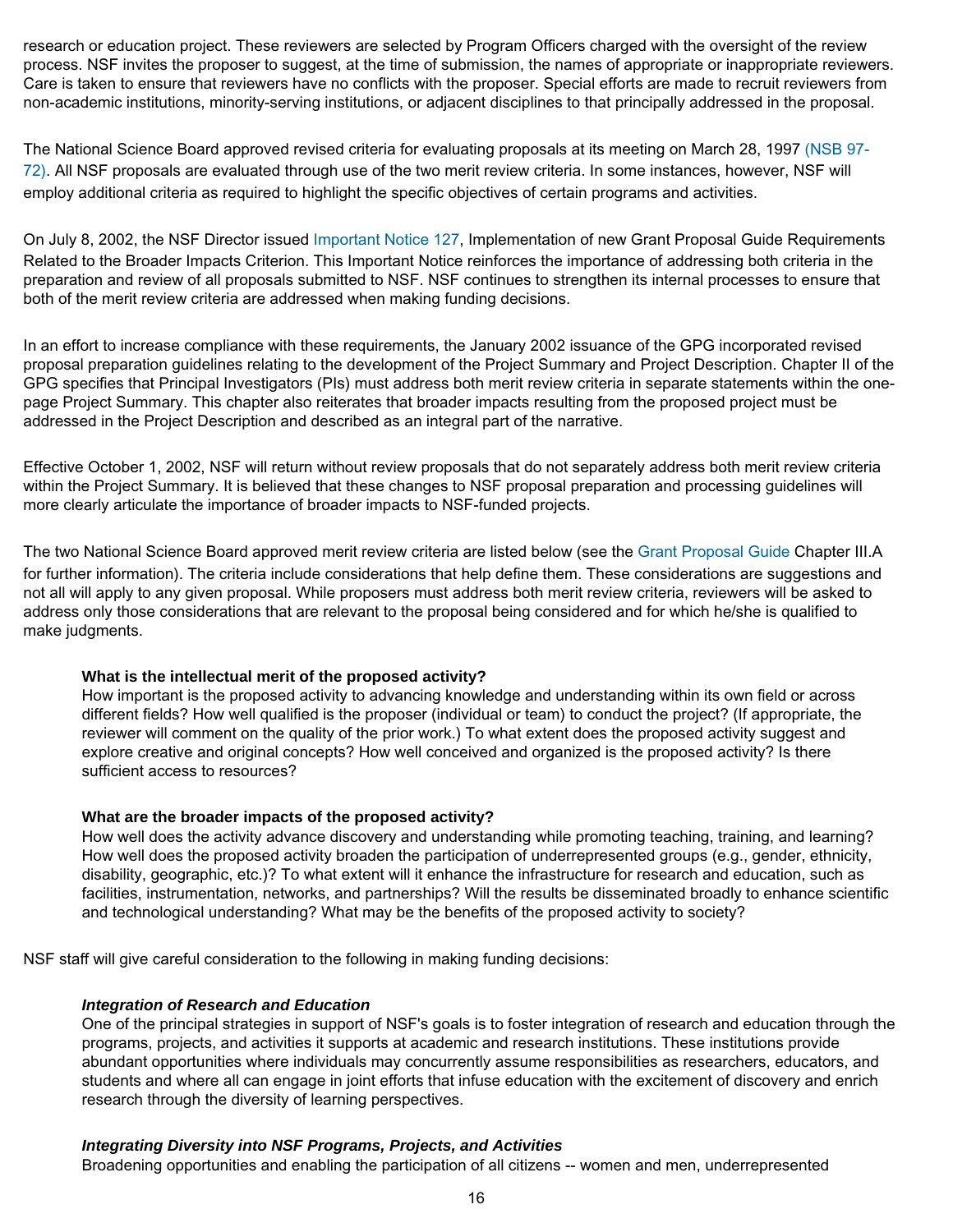minorities, and persons with disabilities -- is essential to the health and vitality of science and engineering. NSF is committed to this principle of diversity and deems it central to the programs, projects, and activities it considers and supports.

## **Additional Review Criteria**:

In responding to the standard NSF review criteria, reviewers will be asked to place emphasis on the following IGERT program objectives:

Integration and coherence of the interdisciplinary theme in its effectiveness as an intellectual focus for all participating scientists, engineers, and educators;

Quality of the proposed research efforts, and their appropriateness to the interdisciplinary theme;

Quality and innovation in the planned graduate education and training mechanisms, and in their integration with the research;

Effectiveness of career development opportunities, provision for developing professional and personal skills, fostering an international perspective and ability to work in diverse teams, and instruction in ethics and the responsible conduct of research;

Effectiveness of the strategy for recruitment, mentoring, retention, degree completion, and career progression of U.S. graduate students, including those from groups underrepresented in science and engineering: a partial list of examples of effective strategies might include development of new approaches in information technology or connectivity to engage members of underrepresented groups; collaborations with students and/or faculty who are members of underrepresented groups or are affiliated with minority-serving institutions (MSI's); campus visits/ presentations at MSI's; regular publication of bulletins/newsletters to enhance cross-cultural/gender communication; and monitoring of graduate student retention. Plans for effective recruitment and assessment should be specific and detailed;

Appropriateness of the plans for assessment of project performance in meeting objectives and expanding the knowledge base in STEM (Science, Technology, Engineering, and Mathematics) graduate education and disseminating results to appropriate professional communities;

Appropriateness of the administrative plan and organizational structure in assuring effective allocation of project resources and participation by project members;

Appropriateness of the budget, for full proposals only;

Commitment of the institution to facilitating and furthering the plans and goals of the IGERT project, to creating a supportive environment for integrative research and education, and to sustaining the successful elements of the project after NSF funding ceases;

Quality of the international collaborative activities and benefits to the U.S. participants, if proposed; and

Quality of outcomes of prior IGERT project, value-added aspects of new IGERT project, and potential for adding to the knowledge base in STEM (Science, Technology, Engineering, and Mathematics) graduate education, if applicable.

### <span id="page-16-0"></span>**B. Review Protocol and Associated Customer Service Standard**

All proposals are carefully reviewed by at least three other persons outside NSF who are experts in the particular field represented by the proposal. Proposals submitted in response to this announcement/solicitation will be reviewed by Panel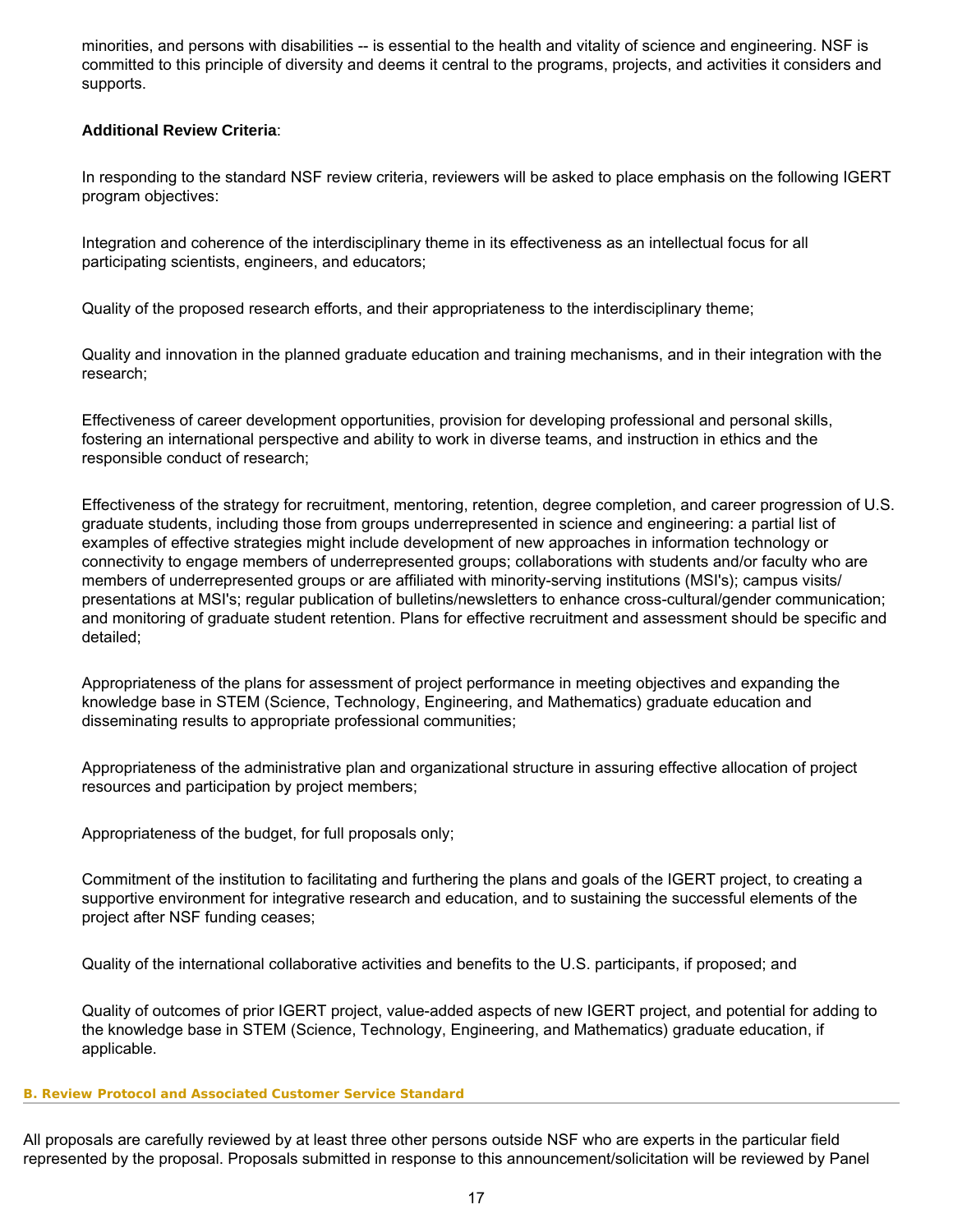Review.

Reviewers will be asked to formulate a recommendation to either support or decline each proposal. The Program Officer assigned to manage the proposal's review will consider the advice of reviewers and will formulate a recommendation.

A summary rating and accompanying narrative will be completed and submitted by each reviewer. In all cases, reviews are treated as confidential documents. Verbatim copies of reviews, excluding the names of the reviewers, are sent to the Principal Investigator/Project Director by the Program Director. In addition, the proposer will receive an explanation of the decision to award or decline funding.

NSF is striving to be able to tell proposers whether their proposals have been declined or recommended for funding within six months. The time interval begins on the closing date of an announcement/solicitation, or the date of proposal receipt, whichever is later. The interval ends when the Division Director accepts the Program Officer's recommendation.

In all cases, after programmatic approval has been obtained, the proposals recommended for funding will be forwarded to the Division of Grants and Agreements for review of business, financial, and policy implications and the processing and issuance of a grant or other agreement. Proposers are cautioned that only a Grants and Agreements Officer may make commitments, obligations or awards on behalf of NSF or authorize the expenditure of funds. No commitment on the part of NSF should be inferred from technical or budgetary discussions with a NSF Program Officer. A Principal Investigator or organization that makes financial or personnel commitments in the absence of a grant or cooperative agreement signed by the NSF Grants and Agreements Officer does so at their own risk.

### <span id="page-17-1"></span><span id="page-17-0"></span>**VII. AWARD ADMINISTRATION INFORMATION**

#### **A. Notification of the Award**

Notification of the award is made to *the submitting organization* by a Grants Officer in the Division of Grants and Agreements. Organizations whose proposals are declined will be advised as promptly as possible by the cognizant NSF Program Division administering the program. Verbatim copies of reviews, not including the identity of the reviewer, will be provided automatically to the Principal Investigator. (See section VI.A. for additional information on the review process.)

#### <span id="page-17-2"></span>**B. Award Conditions**

An NSF award consists of: (1) the award letter, which includes any special provisions applicable to the award and any numbered amendments thereto; (2) the budget, which indicates the amounts, by categories of expense, on which NSF has based its support (or otherwise communicates any specific approvals or disapprovals of proposed expenditures); (3) the proposal referenced in the award letter; (4) the applicable award conditions, such as Grant General Conditions (NSF-GC-1); \* or Federal Demonstration Partnership (FDP) Terms and Conditions \* and (5) any announcement or other NSF issuance that may be incorporated by reference in the award letter. Cooperative agreement awards also are administered in accordance with NSF Cooperative Agreement Terms and Conditions (CA-1). Electronic mail notification is the preferred way to transmit NSF awards to organizations that have electronic mail capabilities and have requested such notification from the Division of Grants and Agreements.

\*These documents may be accessed electronically on NSF's Website at [http://www.nsf.gov/home/grants/grants\\_gac.htm](http://www.nsf.gov/home/grants/grants_gac.htm). Paper copies may be obtained from the NSF Publications Clearinghouse, telephone (703) 292-7827 or by e-mail from [pubs@nsf.gov.](mailto:pubs@nsf.gov)

<span id="page-17-3"></span>More comprehensive information on NSF Award Conditions is contained in the NSF *Grant Policy Manual* (GPM) Chapter II, available electronically on the NSF Website at [http://www.nsf.gov/cgi-bin/getpub?gpm.](http://www.nsf.gov/cgi-bin/getpub?gpm) The GPM is also for sale through the Superintendent of Documents, Government Printing Office (GPO), Washington, DC 20402. The telephone number at GPO for subscription information is (202) 512-1800. The GPM may be ordered through the GPO Website at [http://www.gpo.gov](http://www.gpo.gov/).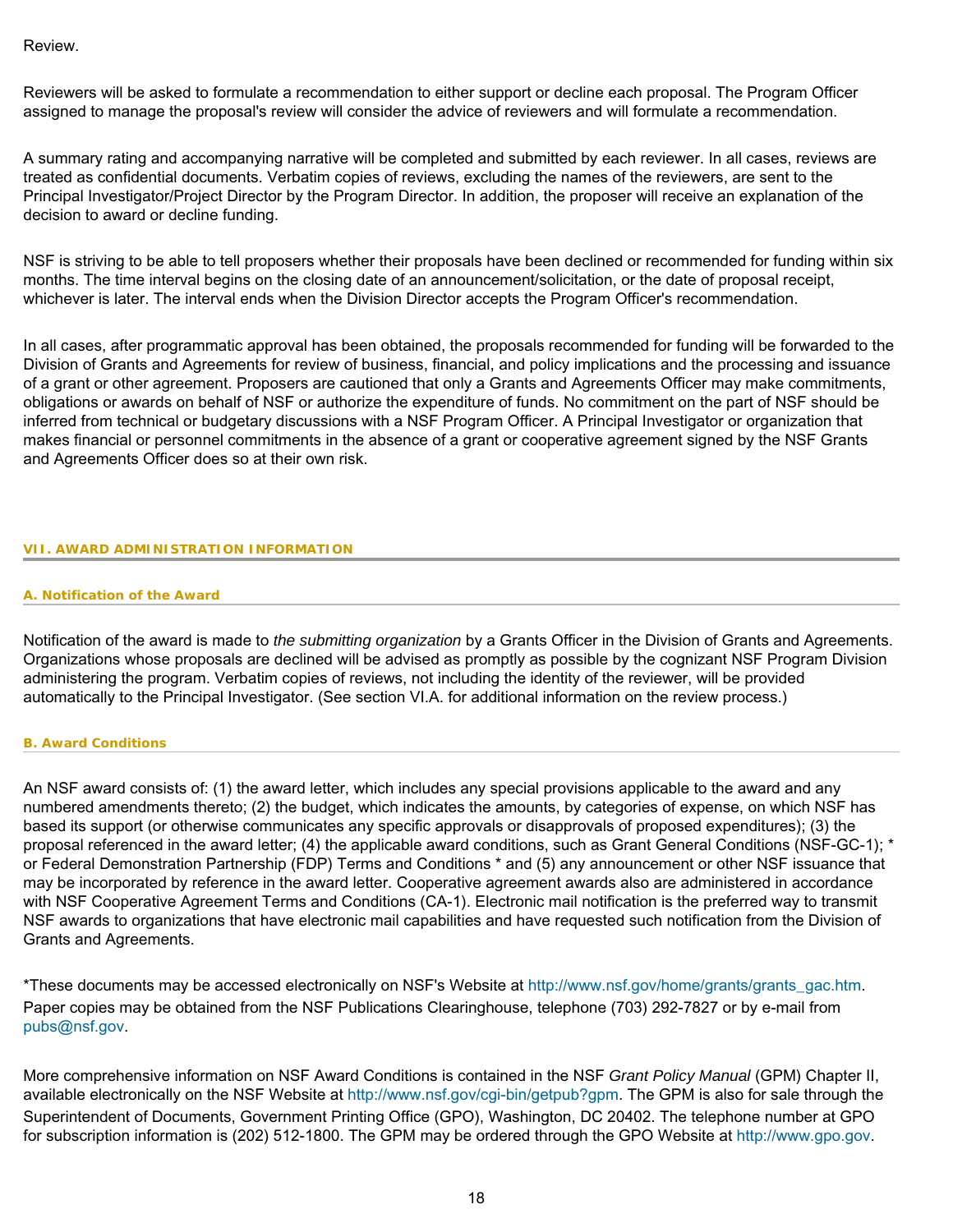For all multi-year grants (including both standard and continuing grants), the PI must submit an annual project report to the cognizant Program Officer at least 90 days before the end of the current budget period.

For all multi-year grants (including both standard and continuing grants), the PI must submit an annual project report to the cognizant Program Officer at least 90 days before the end of the current budget period.

The annual report should be submitted through FastLane. In addition, awarded IGERT projects will submit their annual project reports through a special IGERT Web-based reporting system that standardizes the evaluation across all sites. Any proposed carrying forward of funds should be justified in the annual report.

Within 90 days after the expiration of an award, the PI also is required to submit a final project report. Failure to provide final technical reports delays NSF review and processing of pending proposals for the PI and all Co-PIs. PIs should examine the formats of the required reports in advance to assure availability of required data.

NSF has implemented an electronic project reporting system, available through FastLane. This system permits electronic submission and updating of project reports, including information on project participants (individual and organizational), activities and findings, publications, and other specific products and contributions. PIs will not be required to re-enter information previously provided, either with a proposal or in earlier updates using the electronic system.

Within 90 days after the expiration of an award, the PI also is required to submit a final project report. Failure to provide final technical reports delays NSF review and processing of pending proposals for the PI and all Co-PIs. PIs should examine the formats of the required reports in advance to assure availability of required data.

PIs are required to use NSF's electronic project reporting system, available through FastLane, for preparation and submission of annual and final project reports. This system permits electronic submission and updating of project reports, including information on project participants (individual and organizational), activities and findings, publications, and other specific products and contributions. PIs will not be required to re-enter information previously provided, either with a proposal or in earlier updates using the electronic system.

### <span id="page-18-0"></span>**VIII. CONTACTS FOR ADDITIONAL INFORMATION**

General inquiries regarding this program should be made to:

- Carol Van Hartesveldt, Program Director for IGERT, Directorate for Education & Human Resources, Division of Graduate Education, 907 N, telephone: (703) 292-8696, fax: (703) 292-9048, email: [cvanhart@nsf.gov](mailto:cvanhart@nsf.gov)
- Debasish Dutta, Program Director for IGERT, Directorate for Education & Human Resources, Division of Graduate Education, 907 N, telephone: (703) 292-5304, fax: (703) 292-9048, email: [ddutta@nsf.gov](mailto:ddutta@nsf.gov)
- Myles G. Boylan, Lead Program Director (CCLI-ND, SOC) (On-Detail), Directorate for Education & Human Resources, Division of Undergraduate Education, 812 N, telephone: (703) 292-4617, fax: (703) 292-9015, email: [mboylan@nsf.gov](mailto:mboylan@nsf.gov)
- Renee D. Crain, Research and Education Specialist, Office of the Director, Office of Polar Programs, 755 S, telephone: (703) 292-4482, fax: (703) 292-9082, email: [rcrain@nsf.gov](mailto:rcrain@nsf.gov)
- Cassandra M. Dudka, Program Manager, Office of the Director, Office of International Science and Engineering, 935 N, telephone: (703) 292-8703, fax: (703) 292-9177, email: [cdudka@nsf.gov](mailto:cdudka@nsf.gov)
- Cynthia J. Ekstein, Program Director, Directorate for Engineering, Division of Bioengineering & Environmental Systems, 565 S, telephone: (703) 292-7941, fax: (703) 292-9098, email: [cekstein@nsf.gov](mailto:cekstein@nsf.gov)
- Joan M. Frye, Program Director, Directorate for Mathematical & Physical Sciences, Division of Chemistry, 1055 S, telephone: (703) 292-4953, fax: (703) 292-9037, email: [jfrye@nsf.gov](mailto:jfrye@nsf.gov)
- Rose Gombay, Program Manager, Office of the Director, Office of International Science and Engineering, 935 N, telephone: (703) 292-8702, fax: (703) 292-9067, email: [rgombay@nsf.gov](mailto:rgombay@nsf.gov)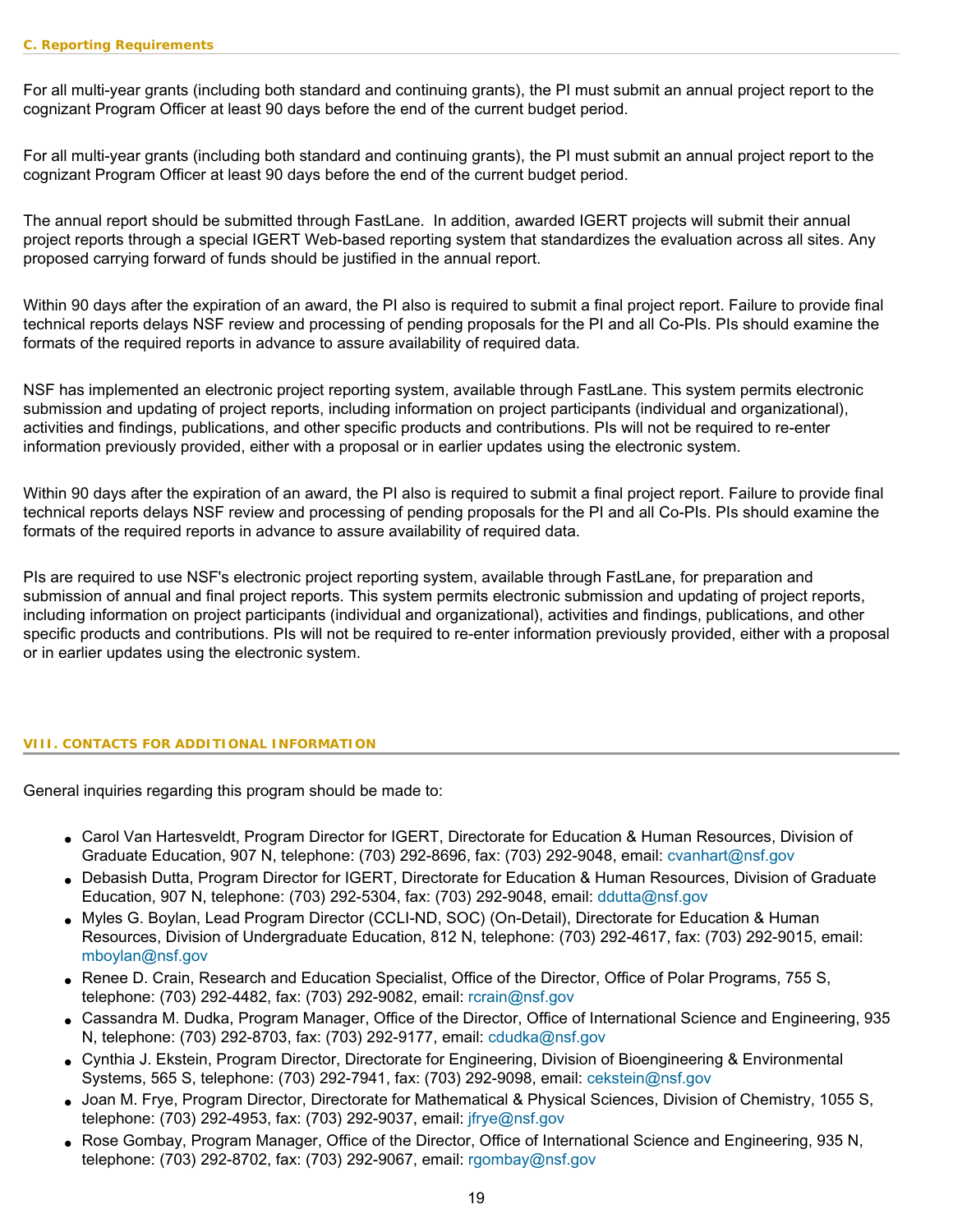- Bruce K. Hamilton, Division Director, Directorate for Engineering, Division of Bioengineering & Environmental Systems, 565 S, telephone: (703) 292-8320, fax: (703) 292-9098, email: [bhamilto@nsf.gov](mailto:bhamilto@nsf.gov)
- Jacqueline Huntoon, Program Director for Diversity and Education in GEO, Directorate for Geosciences, 705 N, telephone: (703) 292-7718, email: [jhuntoon@nsf.gov](mailto:jhuntoon@nsf.gov)
- Roosevelt Y. Johnson, Program Director, Directorate for Education & Human Resources, Division of Human Resource Development, 815 N, telephone: (703) 292-4669, fax: (703) 292-9018, email: [ryjohnso@nsf.gov](mailto:ryjohnso@nsf.gov)
- Karen Kukich, Program Director, Directorate for Computer & Information Science & Engineering, Division of Information and Intelligent Systems, 1125 S, telephone: (703) 292-4549, fax: (703) 292-9073, email: [kkukich@nsf.](mailto:kkukich@nsf.gov) [gov](mailto:kkukich@nsf.gov)
- Lynnette D. Madsen, Program Director (CER), Directorate for Mathematical & Physical Sciences, Division of Materials Research, 1065 N, telephone: (703) 292-4936, fax: (703) 292-9035, email: [lmadsen@nsf.gov](mailto:lmadsen@nsf.gov)
- Vladimir Papitashvili, Aeronomy and Astrophysics Program Manager, Office of the Director, Office of Polar Programs, 755 S, telephone: (703) 292-8033, email: [vpapita@nsf.gov](mailto:vpapita@nsf.gov)
- Muriel E. Poston, Deputy Division Director (Acting), Directorate for Biological Sciences, Division of Biological Infrastructure, 615 N, telephone: (703) 292-8470, fax: (703) 292-9063, email: [mposton@nsf.gov](mailto:mposton@nsf.gov)
- Geoffrey A. Prentice, Program Director, Directorate for Engineering, Division of Chemical & Transport Systems, 525 N, telephone: (703) 292-8371, fax: (703) 292-9054, email: [gprentic@nsf.gov](mailto:gprentic@nsf.gov)
- Barbara Ransom, Program Director, Directorate for Geosciences, Division of Ocean Sciences, 725 N, telephone: (703) 292-8581, fax: (703) 292-9085, email: [bransom@nsf.gov](mailto:bransom@nsf.gov)
- Frank P. Scioli, Jr., Program Director, Directorate for Social, Behavioral & Economic Sciences, Division of Social and Economic Sciences, 995 N, telephone: (703) 292-8762, fax: (703) 292-9068, email: [fscioli@nsf.gov](mailto:fscioli@nsf.gov)
- Mark L. Weiss, Program Director/Cluster Coordinator, Directorate for Social, Behavioral & Economic Sciences, Division of Behavioral and Cognitive Sciences, 995 N, telephone: (703) 292-7321, fax: (703) 292-9068, email: [mweiss@nsf.gov](mailto:mweiss@nsf.gov)

Additional IGERT Coordinating Committee members are listed on the IGERT web page, at [http://www.nsf.gov/igert.](http://www.nsf.gov/igert)

For questions related to the use of FastLane, contact:

- Yvette D Jackson, IT Specialist, National Science Foundation, Division of Graduate Education, 4201 Wilson Boulevard, Room 907 N, Arlington, VA, 22230, USA telephone: 703-292-4925, fax: 703-292-9048, email: [yjackson@nsf.gov](mailto:yjackson@nsf.gov)
- FastLane Help Desk, telephone: 1-800-673-6188, fax: 703-292-9281, email: [fastlane@nsf.gov](mailto:fastlane@nsf.gov)

#### <span id="page-19-0"></span>**IX. OTHER PROGRAMS OF INTEREST**

The NSF *Guide to Programs* is a compilation of funding for research and education in science, mathematics, and engineering. The NSF *Guide to Programs* is available electronically at <http://www.nsf.gov/cgi-bin/getpub?gp>. General descriptions of NSF programs, research areas, and eligibility information for proposal submission are provided in each chapter.

Many NSF programs offer announcements or solicitations concerning specific proposal requirements. To obtain additional information about these requirements, contact the appropriate NSF program offices. Any changes in NSF's fiscal year programs occurring after press time for the *Guide to Programs* will be announced in the NSF [E-Bulletin](http://www.nsf.gov/home/ebulletin), which is updated daily on the NSF Website at<http://www.nsf.gov/home/ebulletin>, and in individual program announcements/solicitations. Subscribers can also sign up for NSF's [Custom News Service](http://www.nsf.gov/home/cns/start.htm) [\(http://www.nsf.gov/home/cns/start.htm\)](http://www.nsf.gov/home/cns/start.htm) to be notified of new funding opportunities that become available.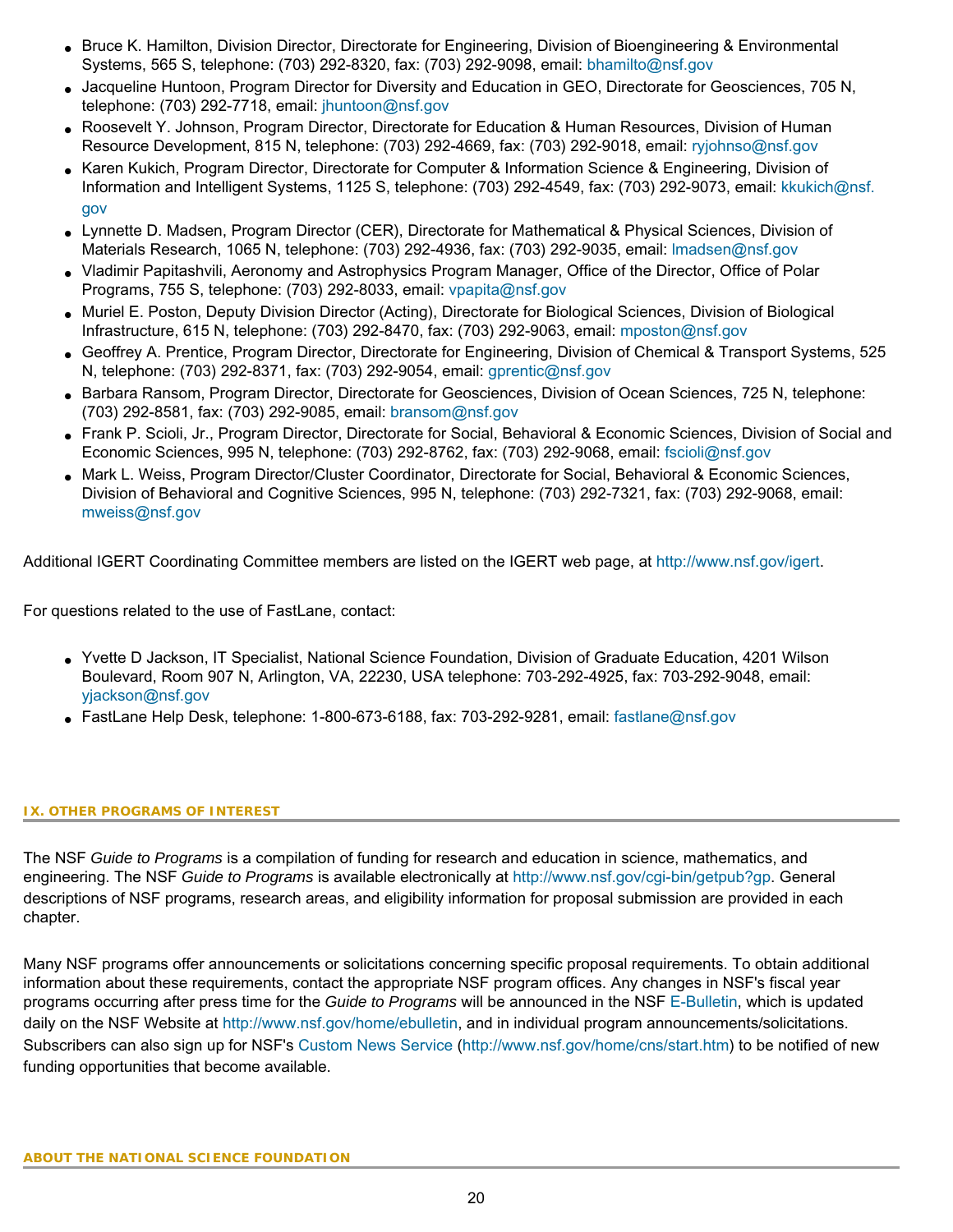The National Science Foundation (NSF) funds research and education in most fields of science and engineering. Awardees are wholly responsible for conducting their project activities and preparing the results for publication. Thus, the Foundation does not assume responsibility for such findings or their interpretation.

NSF welcomes proposals from all qualified scientists, engineers and educators. The Foundation strongly encourages women, minorities and persons with disabilities to compete fully in its programs. In accordance with Federal statutes, regulations and NSF policies, no person on grounds of race, color, age, sex, national origin or disability shall be excluded from participation in, be denied the benefits of, or be subjected to discrimination under any program or activity receiving financial assistance from NSF, although some programs may have special requirements that limit eligibility.

*Facilitation Awards for Scientists and Engineers with Disabilities* (FASED) provide funding for special assistance or equipment to enable persons with disabilities (investigators and other staff, including student research assistants) to work on NSF-supported projects. See the GPG Chapter II, Section D.2 for instructions regarding preparation of these types of proposals.

The National Science Foundation promotes and advances scientific progress in the United States by competitively awarding grants and cooperative agreements for research and education in the sciences, mathematics, and engineering.

To get the latest information about program deadlines, to download copies of NSF publications, and to access abstracts of awards, visit the NSF Website at [http://www.nsf.gov](http://www.nsf.gov/)

| • Location:                                            | 4201 Wilson Blvd. Arlington, VA 22230 |
|--------------------------------------------------------|---------------------------------------|
| • For General Information<br>(NSF Information Center): | (703) 292-5111                        |
| • TDD (for the hearing-impaired):                      | (703) 292-5090                        |
| • To Order Publications or Forms:                      |                                       |
| Send an e-mail to:                                     | pubs@nsf.gov                          |
| or telephone:                                          | (703) 292-7827                        |
| • To Locate NSF Employees:                             | (703) 292-5111                        |

### **PRIVACY ACT AND PUBLIC BURDEN STATEMENTS**

The information requested on proposal forms and project reports is solicited under the authority of the National Science Foundation Act of 1950, as amended. The information on proposal forms will be used in connection with the selection of qualified proposals; project reports submitted by awardees will be used for program evaluation and reporting within the Executive Branch and to Congress. The information requested may be disclosed to qualified reviewers and staff assistants as part of the proposal review process; to applicant institutions/grantees to provide or obtain data regarding the proposal review process, award decisions, or the administration of awards; to government contractors, experts, volunteers and researchers and educators as necessary to complete assigned work; to other government agencies needing information as part of the review process or in order to coordinate programs; and to another Federal agency, court or party in a court or